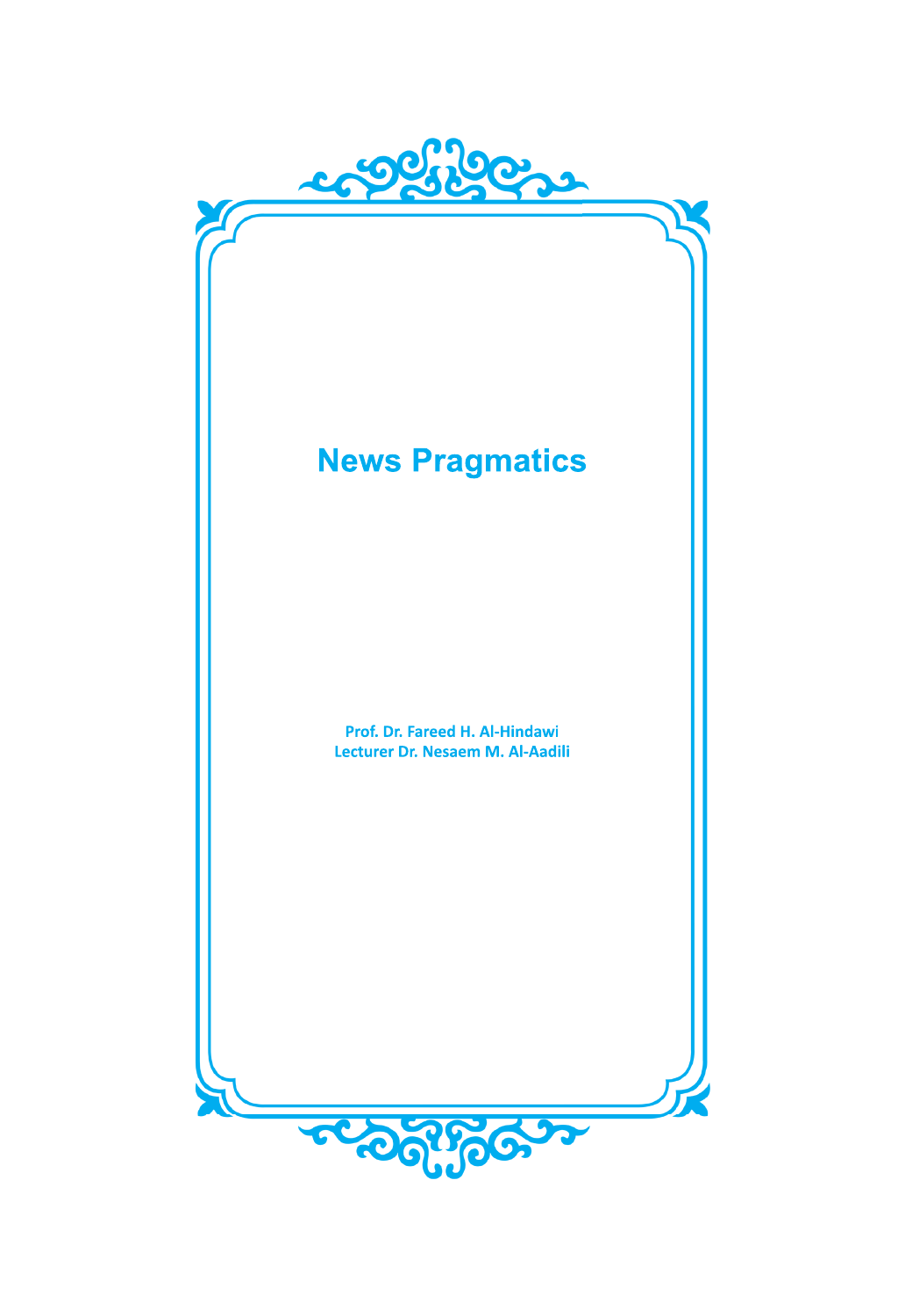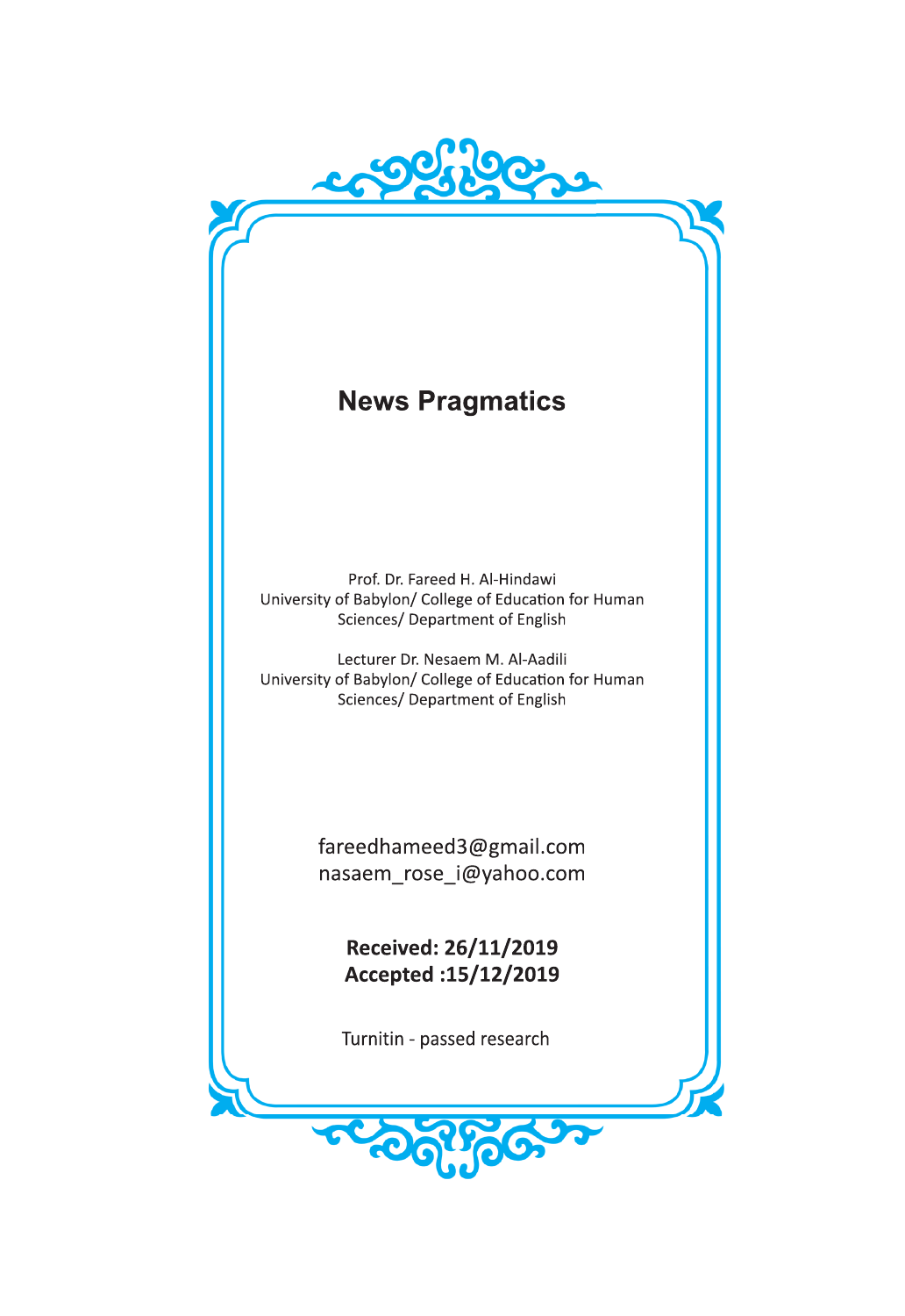

 The current study is an attempt to establish a pure pragmatic perspective of the different pragmatic issues manifested in news reports and how news reporters exploit these issues to fulfill their goals of reporting news and presenting their reports in a tiptop manner. In other words, the study highlights the most prevalent pragmatic aspects that characterize news reports.

Key words: news reports, speech acts, Grice maxims, presupposition, pragma-rhetorical tropes, hedges.

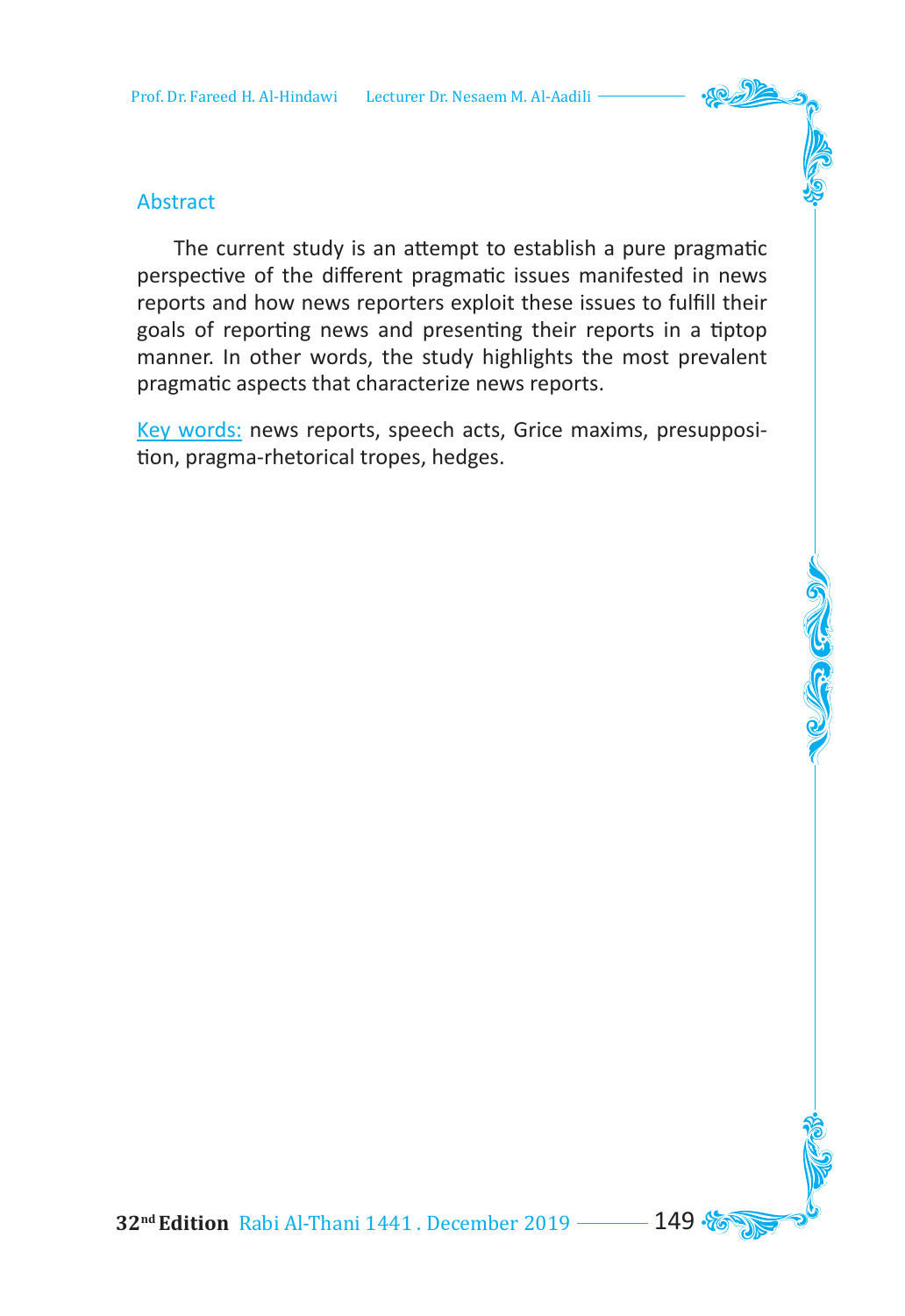### **Introduction**

 It is claimed that journalism is the most important textual system of modernity because of its continuous and ubiquitous reach and because of the depth of its daily presentation into popular consciousness. Due to its sheer prevalence as a textual or discursive system, it can be considered, as Montgomery (2007: 1) argues, a knowledge-producing institution as important as science or religion. The central output of the journalistic system is news. The present study, then, seeks to provide a comprehensive pragmatic account of news. It brings to bear those pragmatic theories and issues that are relevant to news reports and are resorted to by news reporters in their attempt to report news.

### **1. Defining News**

**COLLEGED CLUB** 

 Fowler (1991: 13) argues that news "is not simply that which happens, but that which can be regarded and presented as newsworthy" where "newsworthy" means attractive or important enough to be reported as news. Reah (1998: 8; 2002: 1) defines news as "the details or information about a happening that interests a certain community or has an impact on the lives of its members". Reah (ibid.) assures that there is no press which is really free from constraints. This is due to the fact that news publication is a business with the ultimate goal of getting profit (ibid.). Moreover, newspapers, news channels, and news sites are owned by corporations with different interests having the power to control and direct the content of the reports (ibid.). Thus, they present ideas and beliefs in accordance with the interests of their owners.

 Usually what gets broadcast as news, Ekstrom (2002: 274) argues, is assumed to be reliable, neutral, current, and factual information that is important and valuable for citizens. Thus, news, in some respects, is a form of reality maintenance. It is what news organizations have selected for inclusion within the pre-determined slot and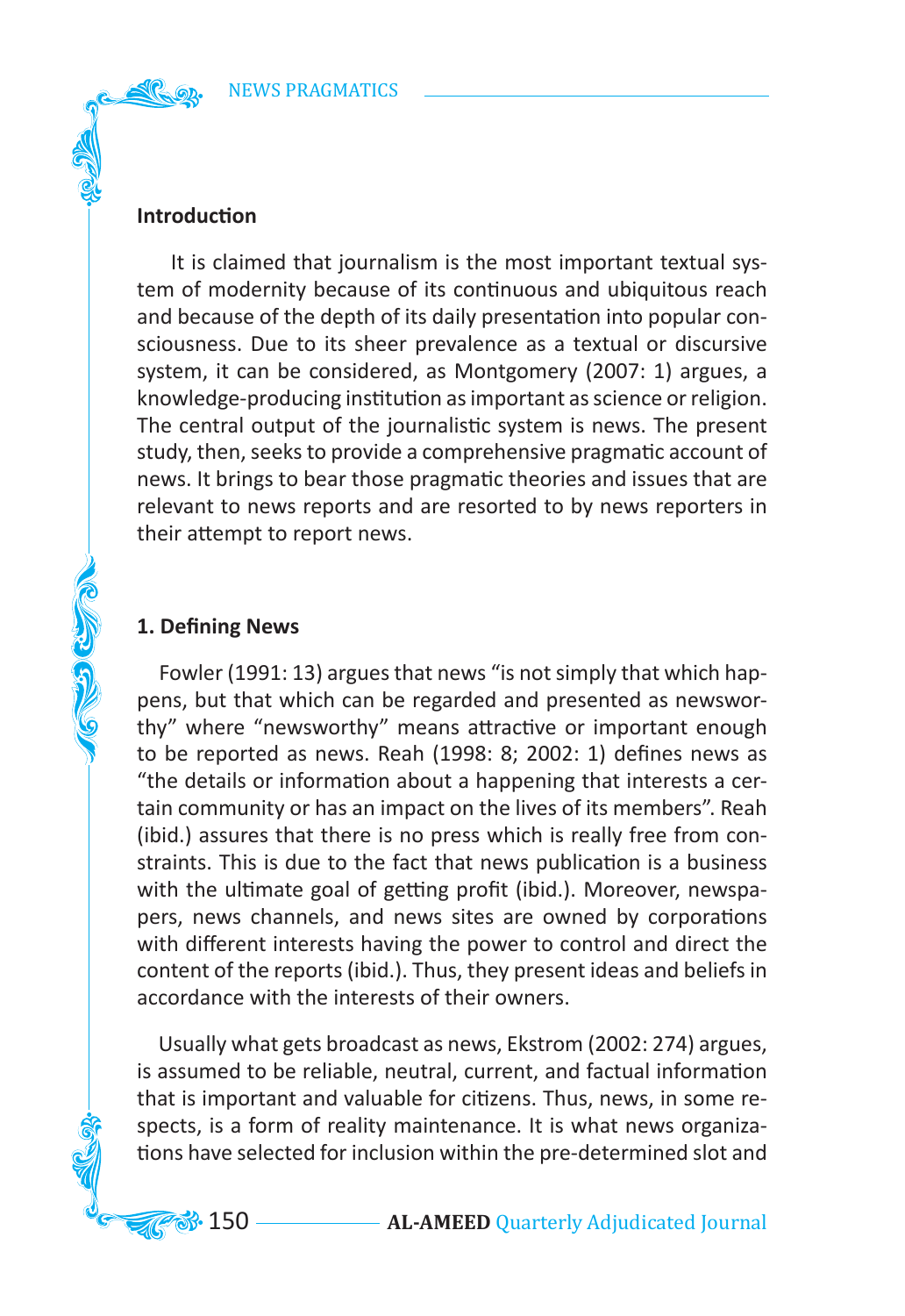what gets broadcast within it (Montgomery, 2007: 4). Moreover, news can be defined as "information about current events (which) may be provided through many different media: word of mouth, printing, postal systems, and broadcasting" (Web source 1). As its name implies, "news typically connotes the presentation of new information what gives it an uncertain quality which distinguishes it from the more careful investigations of history or other scholarly disciplines" (ibid.).

 Among the different types of news are international news, regional news, entertainment and celebrity news, business and financial news, economy news, art and culture news, science and technology news, and fashion news (Web source 2). Common topics for news reports are war, government, politics, education, economy, art, as well as quirky or unusual events (Web source 1).

 Richardson (2007: 37) states that reporting news is a circular process in which news reporters shape the context and mode in which news reports are presented, and, in turn, these reports help influence readers/ listeners via shaping their viewpoints. This means that news reports can have specific effects on their readers/ listeners. The whole process of news reporting, thus, can be figuratively represented by the following scheme which is adopted from Richardson (ibid. 39):



Figure (1): The Process of News Reporting

**32<sup>nd</sup> Edition** Rabi Al-Thani 1441 . December 2019 ––––– 151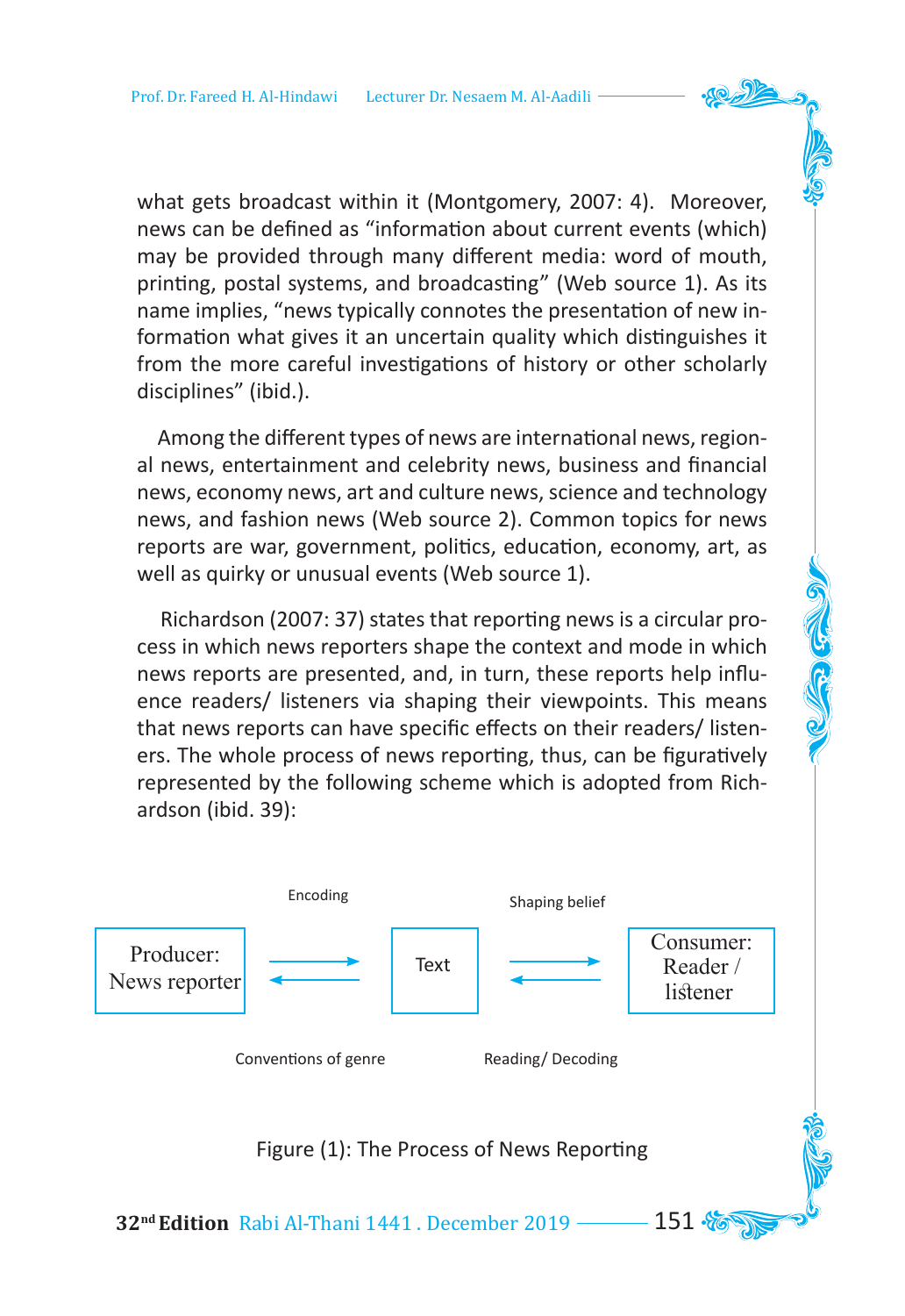# 1.1 **News Values**

CONTROL

 Montgomery (2007: 5) argues that not every event or piece of information counts as news. Rather, news has to be notable according to particular principles of selection, paradigms of relevance, and frames for including and excluding material. These principles may be summed up under the heading of "news values" (ibid.). Many news values seem to be common across cultures since people are generally interested in news which has a big impact and news which describes conflicts, happens nearby, involves well-known people, and deviates from the norms of everyday happenings (Web source 1). War, for instance, is a common news topic, partly because it involves unknown events that could pose personal danger.

 According to Montgomery (2007: 5), events become news if they satisfy the following criteria:

- Recency/ timeliness: news deals by definition with the new (i.e., new information of recent events) (ibid.).
- Conflict: news about conflict between opposing parties is newsworthy. Moreover, strikes, breakdowns in negotiations, divorce, war, and election campaigns are all high in news value (ibid. 7).
- Power: the salience of news material is enhanced if it involves people with power. Thus, the actions of presidents, princes, prime ministers, and well-known players attract more notice than those of others (ibid.). Besides, powerful organizations and powerful nations attract attention in the news media (ibid. 8).
- Negativity: bad news, such as wars, crimes, earthquakes, executions, and disasters make good news. Examples of bad news are: war in Iraq, 9/11, and the Indian Ocean Tsunami (ibid. 8).

Unexpectedness: the atypical, unusual events are likely to

**33.** 152 **AL-AMEED** Quarterly Adjudicated Journal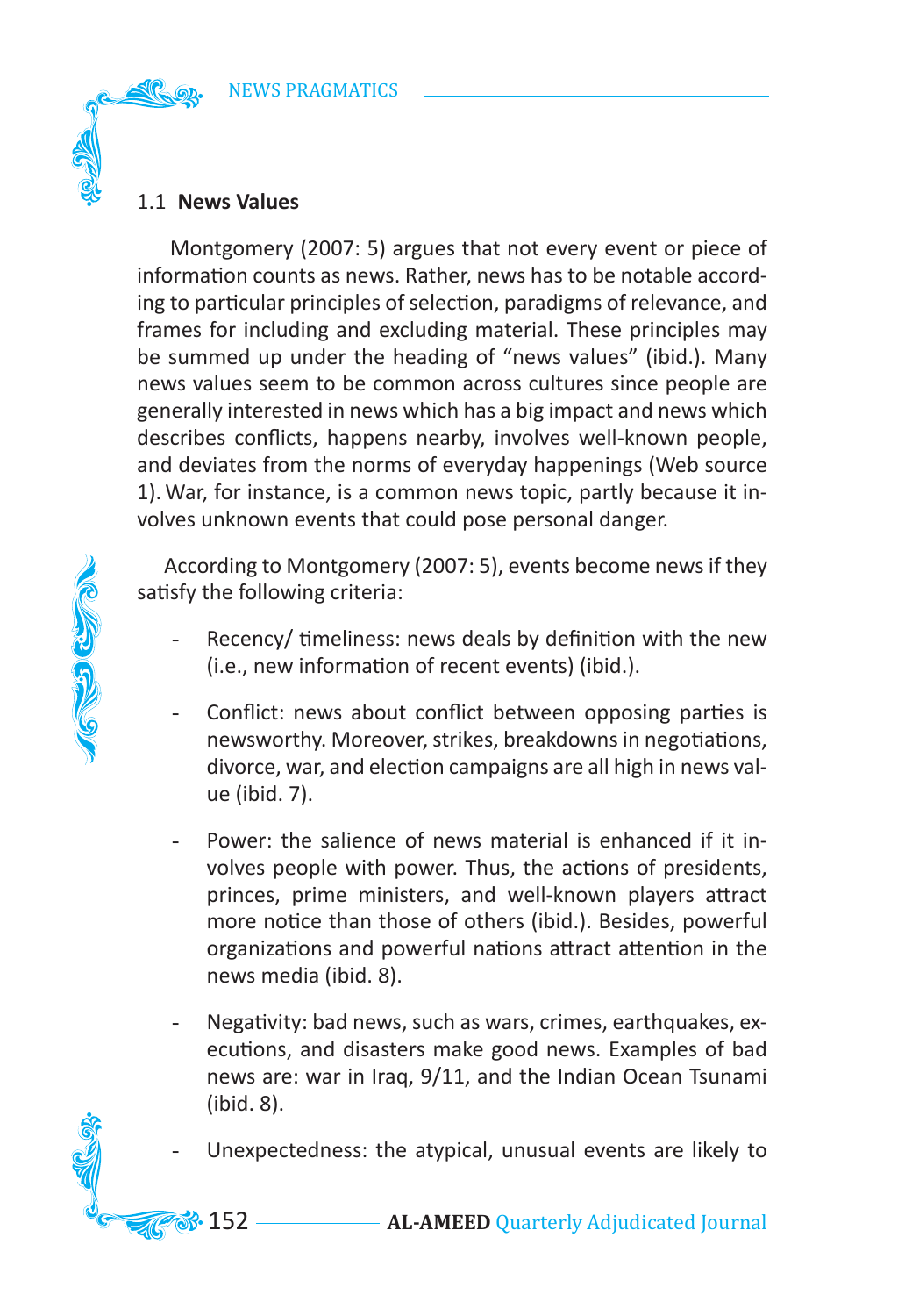assimilate to the news. Thus, "man bites dog" is more likely news item than "dog bites man" (ibid.).

### **1.3 News as a Type of Propaganda**

 Jowett and O'Donnell (1992: 4) argue that news reports, which are considered as a powerful genre of communication helping organize people's understanding of the world, are a type of propaganda. They (ibid.) define propaganda as a "deliberate and systematic attempt to shape perceptions, manipulate cognitions, and direct behaviour to achieve a response that furthers the desired intent [of the ruling authority]". For Welch (1993: 9) and Taylor (1995: 3), propaganda plays on the fears or desires of the target audience; it is about converting public opinion through employing certain tools. As Knightly (2000: 478) puts it, propaganda is directly controlled by governments through repression, nullification and concealment of undesirable news, lying, distraction, and the like. This means that journalism, as Richardson (2007: 186) mentions, particularly during wartime, is reduced to "being a conduit for the views of the powerful".

 In a similar direction, Walton (2007: 93) argues that the word propaganda has negative connotations and the use of the word suggests that the message referred to is intentionally manipulative and deceptive in the sense that it involves lying or dishonesty of some sort. Preceding Walton, Marlin (2002: 18-22) has mentioned that the word propaganda is defined negatively with various definitions; the most notable ones are the following:

- Propaganda is an attempt to promote the interests of those who contrive it instead of benefiting the audience to whom it is addressed,
- Propaganda is a systematic effort to manipulate other people's beliefs and attitudes or actions,
- Propaganda is the dissemination of ideas, information, and

**32<sup>nd</sup> Edition** Rabi Al-Thani 1441 . December 2019 – 153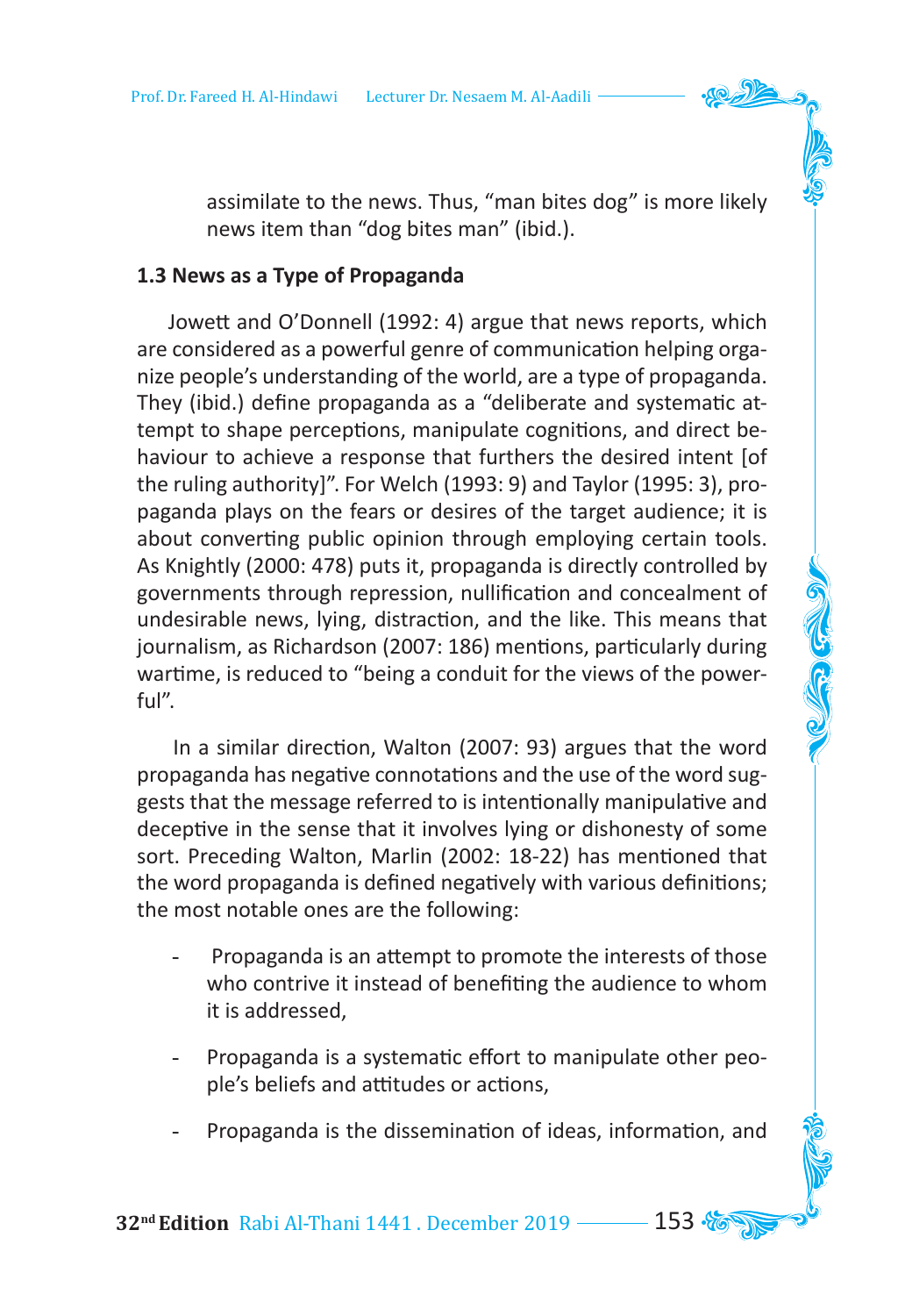hoaxes to achieve certain purposes, and

- Propaganda is any attempt by means of persuasion to enlist people into the service of one party against any dispute.

# **1.4 The Structure of News Reports**

 Fairclough (2003: 77) observes that any discourse, with respect to communication technologies, can be categorized in terms of two distinctions: "one-way versus two-way communication, and mediated versus non-mediated communication". Schematically, this leads to the following four possibilities of communication:

- 1. One-way mediated: print, radio, television, and internet.
- 2. One-way non-mediated: lecture.
- 3. Two-way mediated: telephone, e-mail, video conferencing.
- 4. Two-way non-mediated: face-to-face conversation.

 Within Fairclough's terminology, news reports are a type of oneway mediated discourse.

 Following Bednarek and Caple (2012: 96), most news reports can be structurally composed of three parts: (1) headline, (2) lead, and (3) body/ lead development. A fourth part represented by the conclusion can be added by the present study. These parts which form the structure of news reports are illustrated below:

# a. Headline

**COLLEGE COLLEGE** 

 A headline, Bednarek and Caple (2012: 100-1) point out, is an integral part of each news report that can be ascribed the following functions:

(a) An informative function in terms of summarizing or abstracting the news report,

**3**. 154 — **AL-AMEED** Quarterly Adjudicated Journal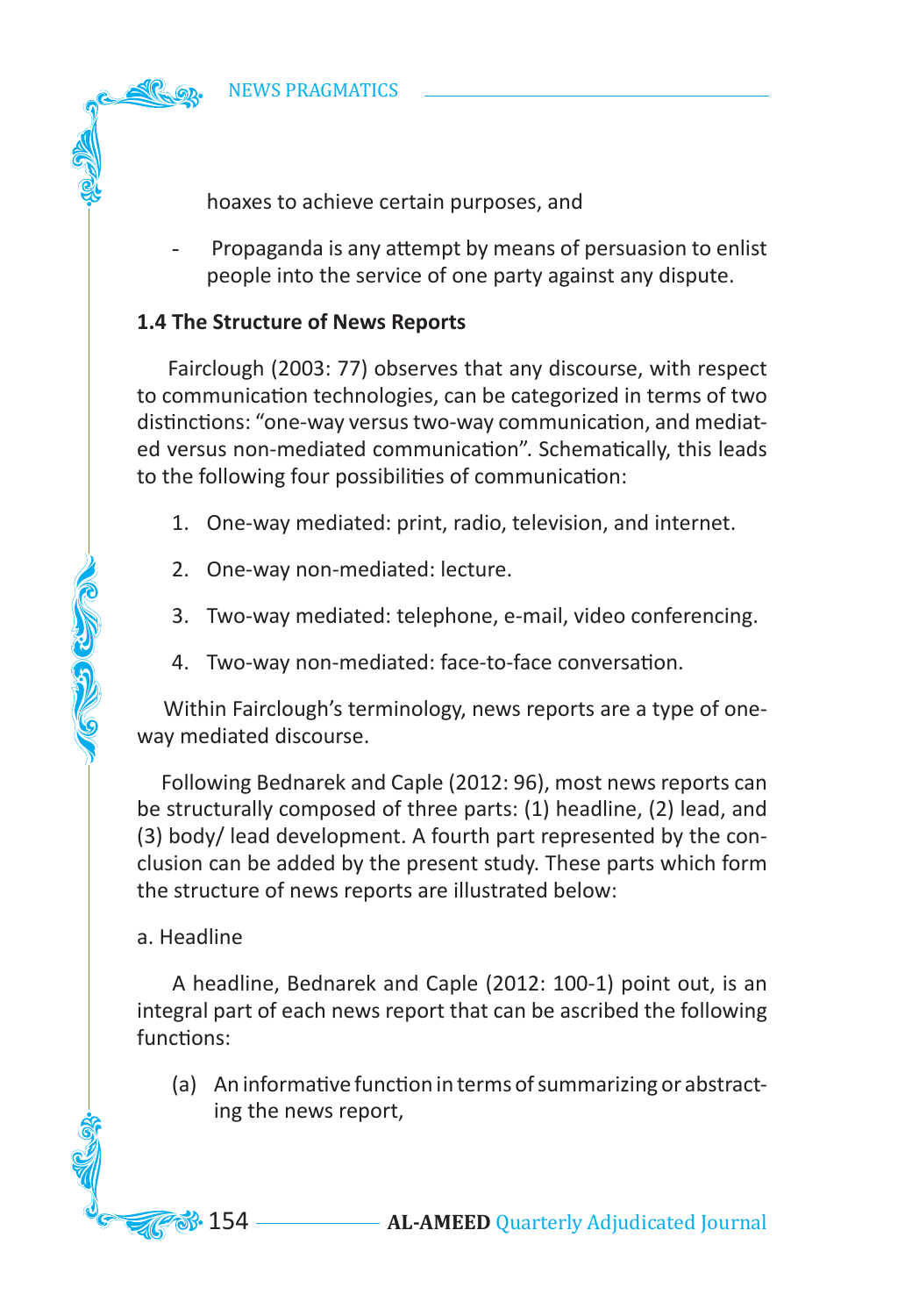- (b) An interpersonal function in relation to attracting readers'/ listeners' attention,
- (c) A news value function concerning initiating and maximizing the newsworthiness of events, and
- (d) A framing function with respect to providing a lens on, a stance toward, or an angle on the rest of the news report.

 Headlines, Bednarek and Caple (ibid. 101) add, are characterized by the following distinguishing features which serve the previous functions:

- (a) Strong, intense, emotional/ evaluative words,
- (b) Rhetorical devices and foregrounding techniques such as punning, allusion, metaphor, idioms, pseudo-direct quotes,
- (c) Omission of functional/ grammatical words (e.g. determiners, auxiliaries, etc.), and

 In the same direction, Abba and Musa (2015: 64) remark that headlines function as precursors to news reports so that they are usually constructed manipulatively to influence the readership. Further, they serve the function of arousing the curiosity of the readers/ listeners as well as monitoring their attention (ibid. 65). In (2003: 45), Van Dijk has stated that headlines represent the gist or most important information of the news report, serving a cognitive function through controlling and changing the public mind. This may be crystallized by having recourse to different strategies and sub-strategies.

### b. Lead

 Bednarek and Caple (2012: 97) mention that leads frame the events, summarize news reports, construe newsworthiness, and allure readers' attention; they also set forth the newsworthy element(s) of the news report and simultaneously work as the be-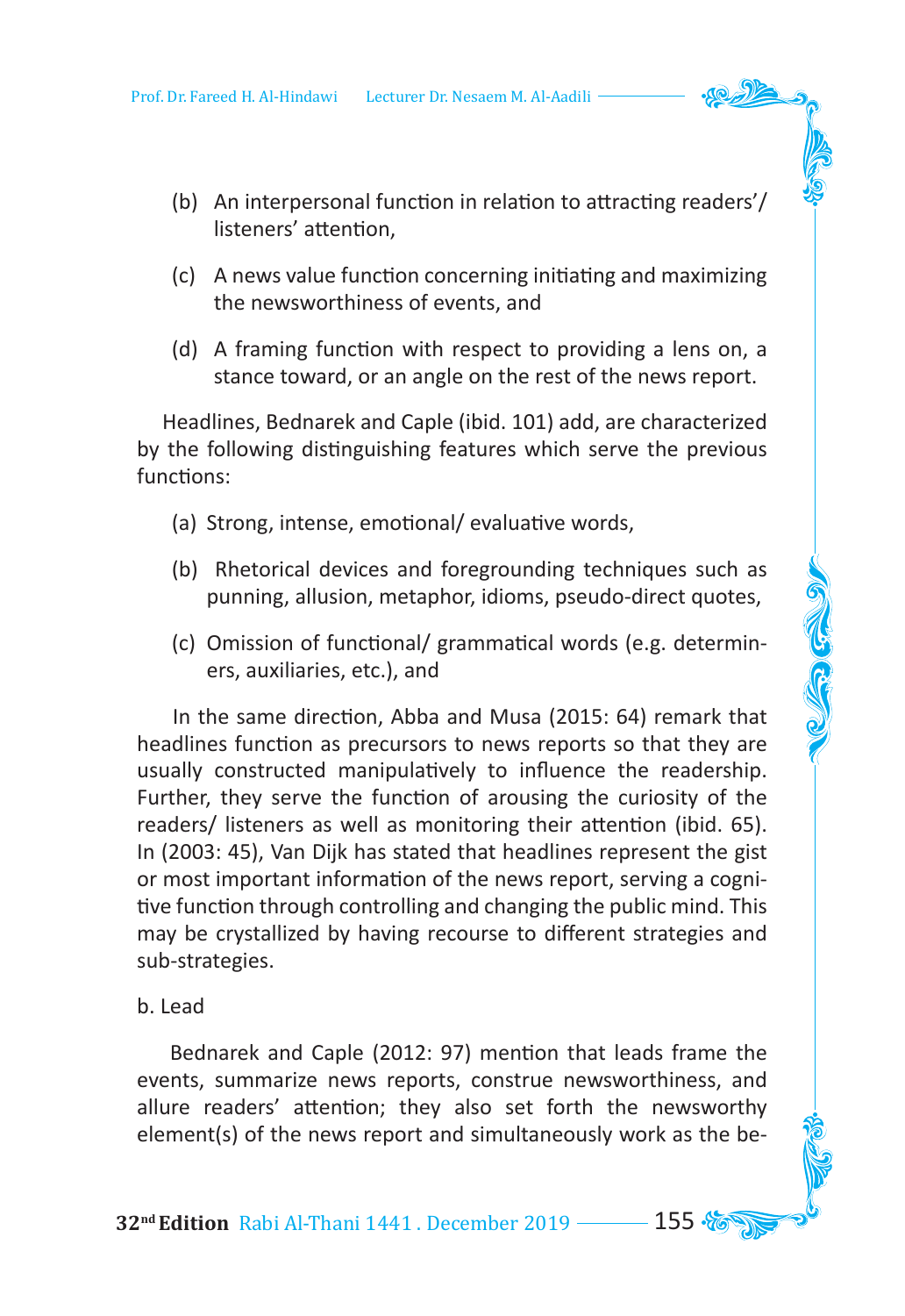ginning of the report. Before that, Cotter (2010: 162) has mentioned that typical leads are short but informative and include "the most important news element of the story". Besides, the lead paragraph describes the newsworthy aspects of the event "the who, the what, the where" (ibid.).

### c. Body/ lead development

 Bednarek and Caple (2012: 97) state that body/ lead development represents the paragraphs that follow the lead paragraph, adding different types of information to the report. In other words, they detail the news report by adding feature attribution of information including direct quotes to develop the main points raised in the previous parts (ibid.).

## d. Conclusion

College College

 The conclusion represents the end-point of the news report where the reporter finishes the report by giving final remarks, recommendations, confirmations, and the like. It should be taken into consideration that this part is optional due to the fact that not all reports involve it

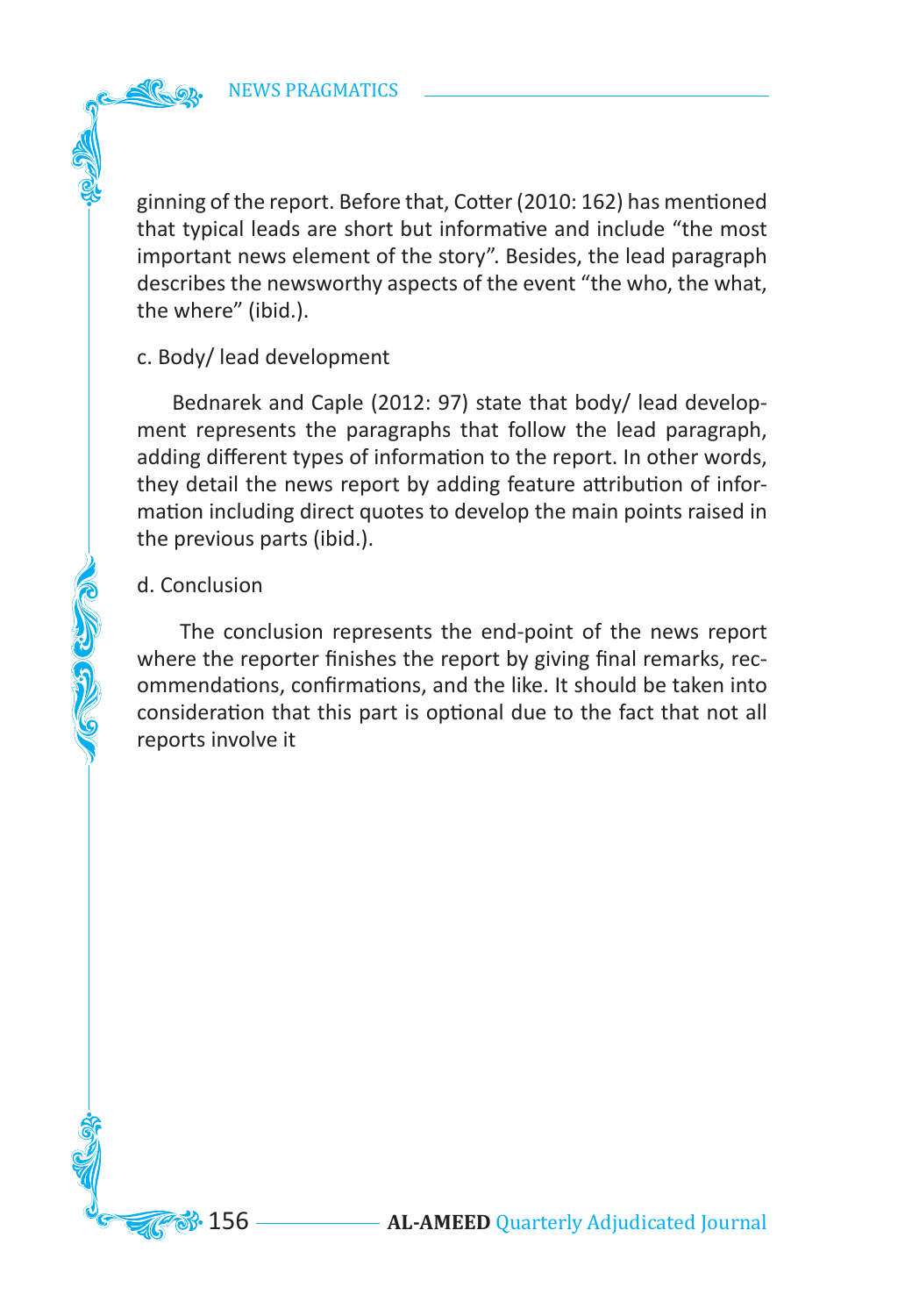## **2. The Pragmatics of News Reports**

 According to Leech (1983: 5), meaning is "derived not from the formal properties of words and constructions, but from the way in which utterances are used and how they relate to the context in which they are uttered". Investigating such a kind of relationship is the concern of pragmatics which is a theory of appropriateness. For Levinson (1983: 5), pragmatics is not directly interested in language, but in what people do with language, its uses, and users. Thus, the simplest definition of pragmatics is that it is "the study of language use" (ibid.). Speakers/ writers try by language to change either the world (e.g., by getting another person to do something) or the state of mind or knowledge of others (for instance, by telling them something new). Pragmatics, as such, investigates what language users mean, what they do and how they do it in real situations.

 News reporters make use of all the potentialities of language including those which are pragmatic in nature in order to express themselves, influence others, and achieve certain goals. Thus, the following sub-sections are a summary of the pragmatic issues resorted to in news reports:

### **2.1 News Reports as Rhetorical Argumentative Discourse**

 Walton (2007: 7) differentiates between dialectical argumentation and rhetorical argumentation as such. In dialectical argumentation, two participants take turns: first the proponent makes a move and then the respondent makes a move responding to the prior one (ibid.). This means that a dialectical argumentation takes as its framework a connected sequence of moves in which the parties take turns (ibid.). In rhetorical argumentation, per contra, a speaker/ writer is seen as making a presentation to an audience, typically a mass audience, who listen to and/or watch or read the performance. The speaker/ writer is an active arguer who makes claims and supports them with arguments, but the audience is relatively passive with respect to advancing argumentation (ibid.). In an earlier study, Leff (2000: 247) has recognized the difference between

**32nd Edition** Rabi Al-Thani 1441 . December 2019 157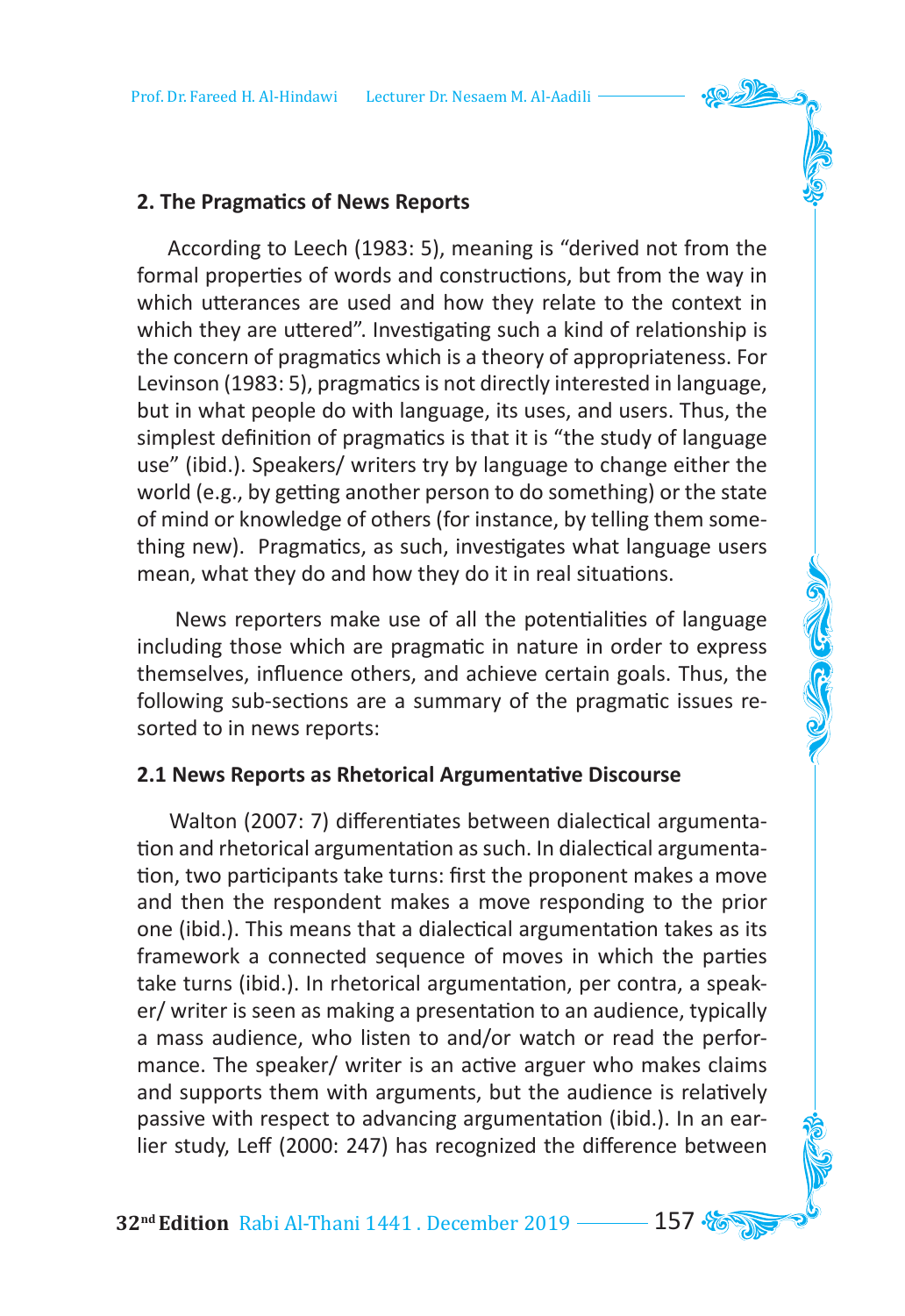**COLLEGED** 

dialectical argumentation and rhetorical argumentation stating that the former proceeds by question and answer, while the latter proceeds through uninterrupted discourse.

 Walton (2007: 18) argues that news reports fall in the arena of rhetorical argumentation rather than dialectical argumentation because they proceed through uninterrupted discourse in which speakers/ writers are making arguments to an audience to affect, influence, and persuade them. Rhetorical argumentation, then, has to do with the effectiveness of arguments to achieve the foregoing aims including those of changing the beliefs of the audience (ibid.).

 Any argument, Walton (ibid. 28) confirms, is advanced with the aim of influencing the audience to accept the argued standpoint, thus, arguments are designed in the form of argumentation schemes that help speakers/ writers persuade their audience. Argumentation schemes, Walton (ibid.) mentions, refer to the common forms or topics of argumentation; they are premise-conclusion inference structures that represent common types of arguments used in everyday discourse.

 Common forms of arguments, Walton (ibid. 28-30) states, include: arguments from: example, analogy, expert opinion, ignorance, threat, popular opinion, practical reasoning, verbal classification, and arguments from positive or negative consequences. The most common of which are the following:

(a) Arguments from expert opinion: Walton (ibid. 29) states that such arguments carry a probative weight if the arguer puts an argument based on a credible authority and the premises are based on good evidence. In this case, the audience is obliged to provisionally accept the conclusion of the argument (ibid.). News reporters usually resort to such types of arguments, particularly in political news reports, in order to avoid responsibility by indicating the source of information.

(b) Arguments from practical reasoning: Such arguments are un-

**88.** 158 — **AL-AMEED** Quarterly Adjudicated Journal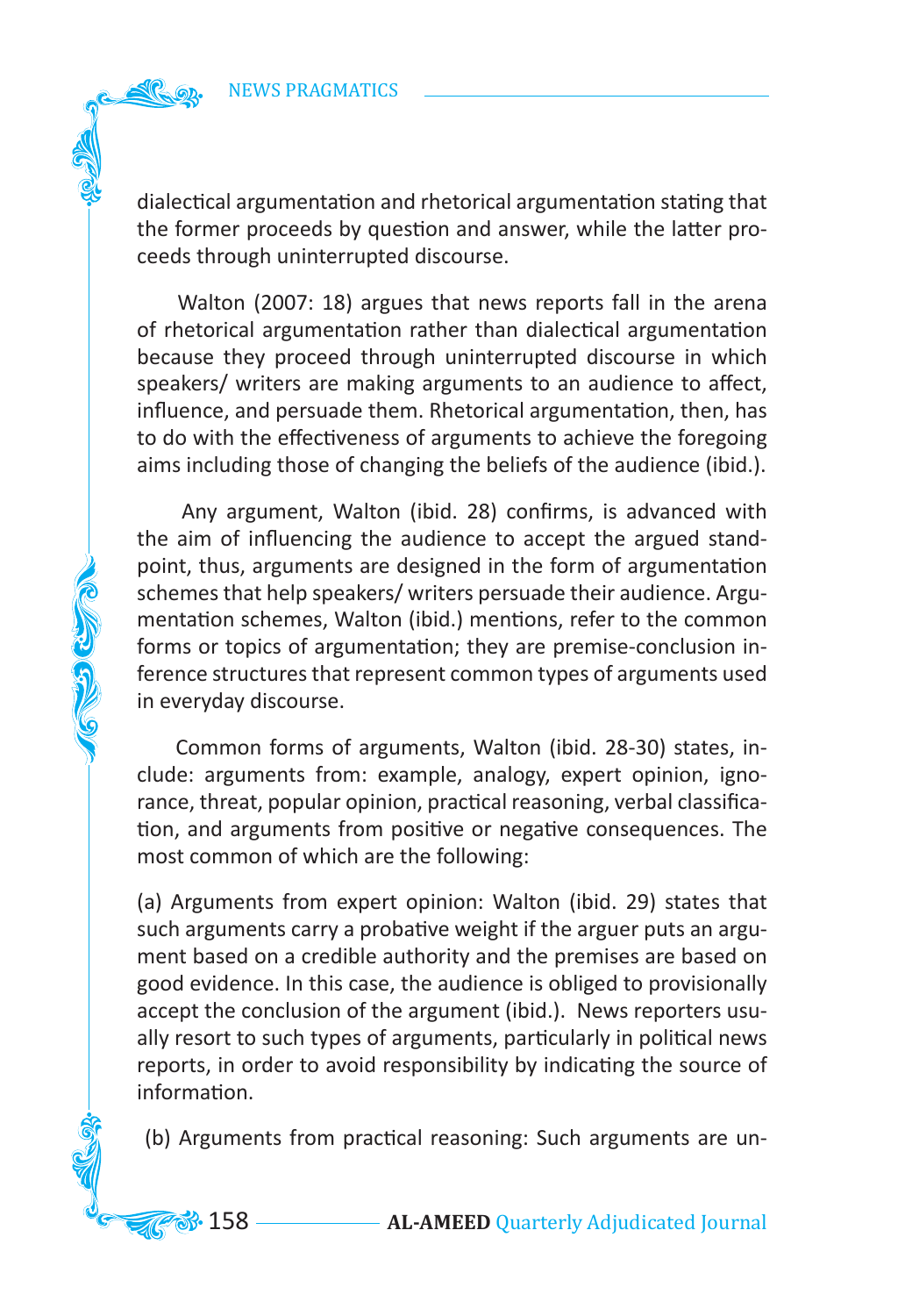derpinned by logic that has the aim of rational persuasion as its goal (ibid. 30). Such arguments, as Walton (2007: 31) argues, are not to prove whether a designated proposition is true or false, but to select a prudent course of action by looking at the reasons for or against this action compared with the alternative actions available in a given situation.

 An argument from practical reasoning is carried out by an agent (or group of agents) with certain goals (ibid.). The simpler kind of practical reasoning is instrumental, in that it does not take values into account (ibid.). Walton (ibid. 34) lists another type of arguments from reasoning called value-based practical reasoning which is called so because it takes values into consideration.

 For Atkinson et al. (2004: 88), values are social interests that support goals by explaining why goals are desirable (ibid.). For example, in political deliberations, Walton (2007: 34) observes, an arguer may be trying to persuade an audience to see a course of action as practically reasonable for the group to adopt, based on their presumed values. In such an instance, it is important to take values into account, even if they are implicit premises as opposed to clearly articulated goals (ibid.).

 Value-based practical reasoning can be split into two types of arguments: arguments from positive values and arguments from negative values (ibid.). An example of these two types of arguments is the following news report, cited by Walton (ibid. 35), in which the reporter says that mission in Afghanistan is based on the Canadian positive values of protecting human rights and free elections:

> (1) "There is fear that if the international effort fails, Afghanistan will fall back into the hands of extremist Taliban forces. Canada's troops are there to protect human rights and free elections"

(c) Arguments from fear and pity: These arguments are widely used in political and war news reports wherein news reporters take hu-

**32<sup>nd</sup> Edition** Rabi Al-Thani 1441 . December 2019 **159**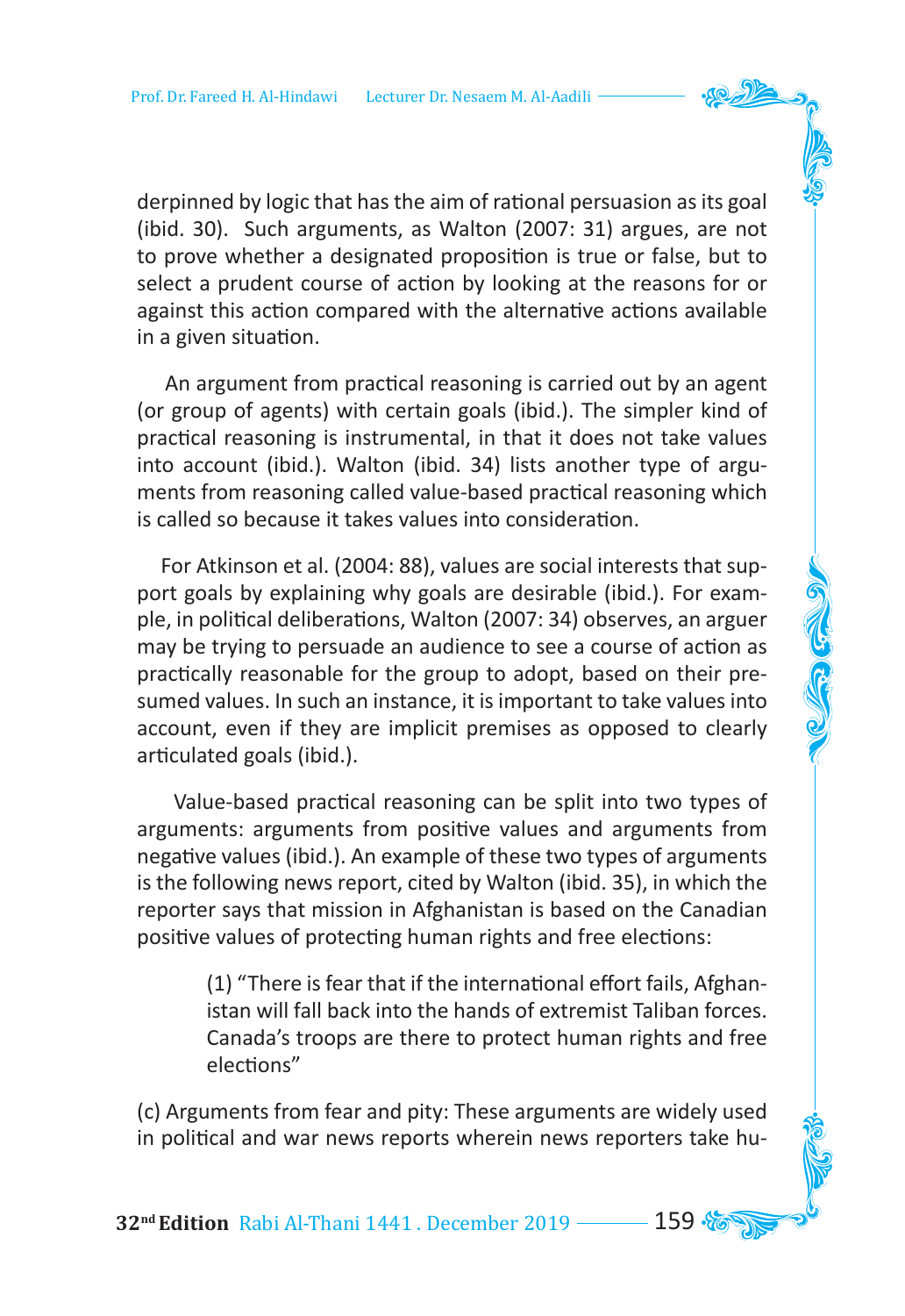**COLLEGE CLUBBER** 

man emotions, particularly fear and pity, into consideration in order to be effective (Johnson, 2000: 269). According to Walton (2007: 127), these two types of rhetorical argumentation can have a tremendous emotional impact on a mass audience when presented in the right way.

 An example of an argument from pity in mass media argumentation is the following where the ABC reporter employs the argument of appeal to pity to convince the public of the invented story:

> (2) "Now is the time to check the aggression of this ruthless dictator, whose troops have bayoneted pregnant women and have ripped babies from their incubators in Kuwait".

 Likewise, arguments from fear are recognized as a distinctive type of arguments used by those in the business of changing public opinions and attitudes through the mass media (ibid. 131). An argument from fear, Walton (ibid. 148) appends, has two basic premises: the first premise presents a state of affairs that is dangerous to the audience and is often called "threatening"; the second premise cites a recommended course of action which, if taken into consideration, will be a ground for avoiding a disastrous outcome; the conclusion is that the audience should take the recommended course of action.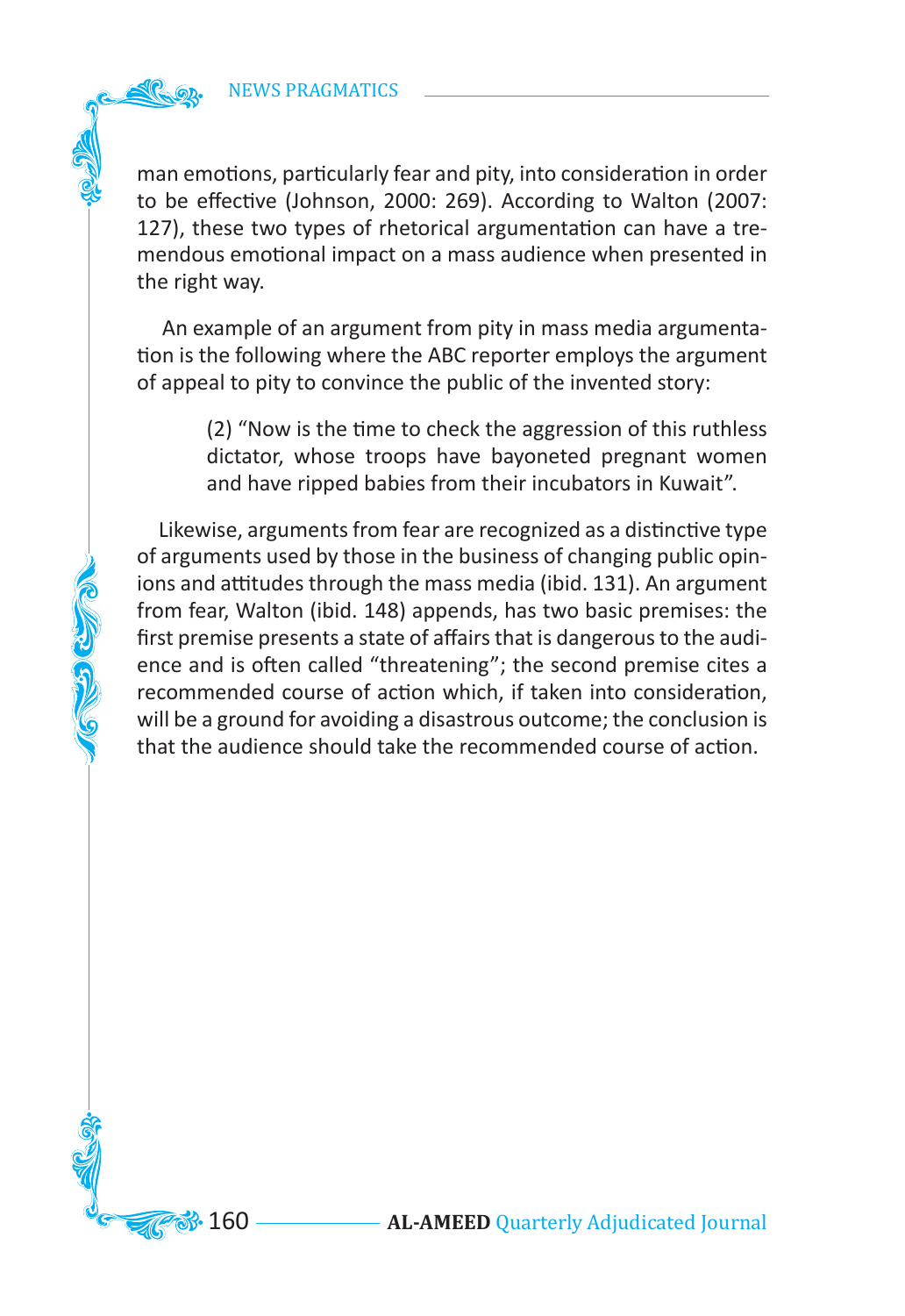### **2.2 Fallacy in News Reports**

 Ward and Holther (2005: 11) argue that fallacies are brilliant tricks for getting people accept all sorts of false premises as true. For Walton (2007: 21), fallacies are arguments that are logically incorrect, but appear to be correct because they look reasonable; they tend to be erroneous arguments which are deceptive because they look rationally persuasive. Accordingly, the concept of fallacy has a rhetorical element, meaning that fallacies are kinds of arguments that appear to be reasonable to persuade a target audience who can be persuaded even by the most fallacious arguments (ibid.). In fallacies of mass media argumentation, Walton (ibid.) mentions, fallacious arguments are ones that appear reasonable and are persuasive to a mass audience.

 Ward and Holther (2005: 6) have previously mentioned that there are three types of fallacies: material, logical, and psychological. The latter type, which is the most common of all fallacies, is intended to conjure the sympathy of the audience, cozen and beguile them through emotional embellishments and with the help of various psychological appeals which are practiced for distraction and diversion (ibid. 57-8). This playing upon emotion to colour the case and distract from a close scrutiny of the issue is called emotional coloration.

 Psychological fallacies, according to Ward and Holther (ibid.), include the following fallacies which are mostly resorted to by news reporters:

#### a. Glittering generality

 Words have a great emotive power of endlessly exasperating a captive audience. Plato and many since his time have seen the systematic exploitation of the emotive function of language as an attempt to obscure sound judgement and pervert truth (ibid. 59). The glittering generality fallacy lies in the abuse of words to evoke actions as in the following extract: "Governor Jones stands for free-

**32nd Edition** Rabi Al-Thani 1441 . December 2019 161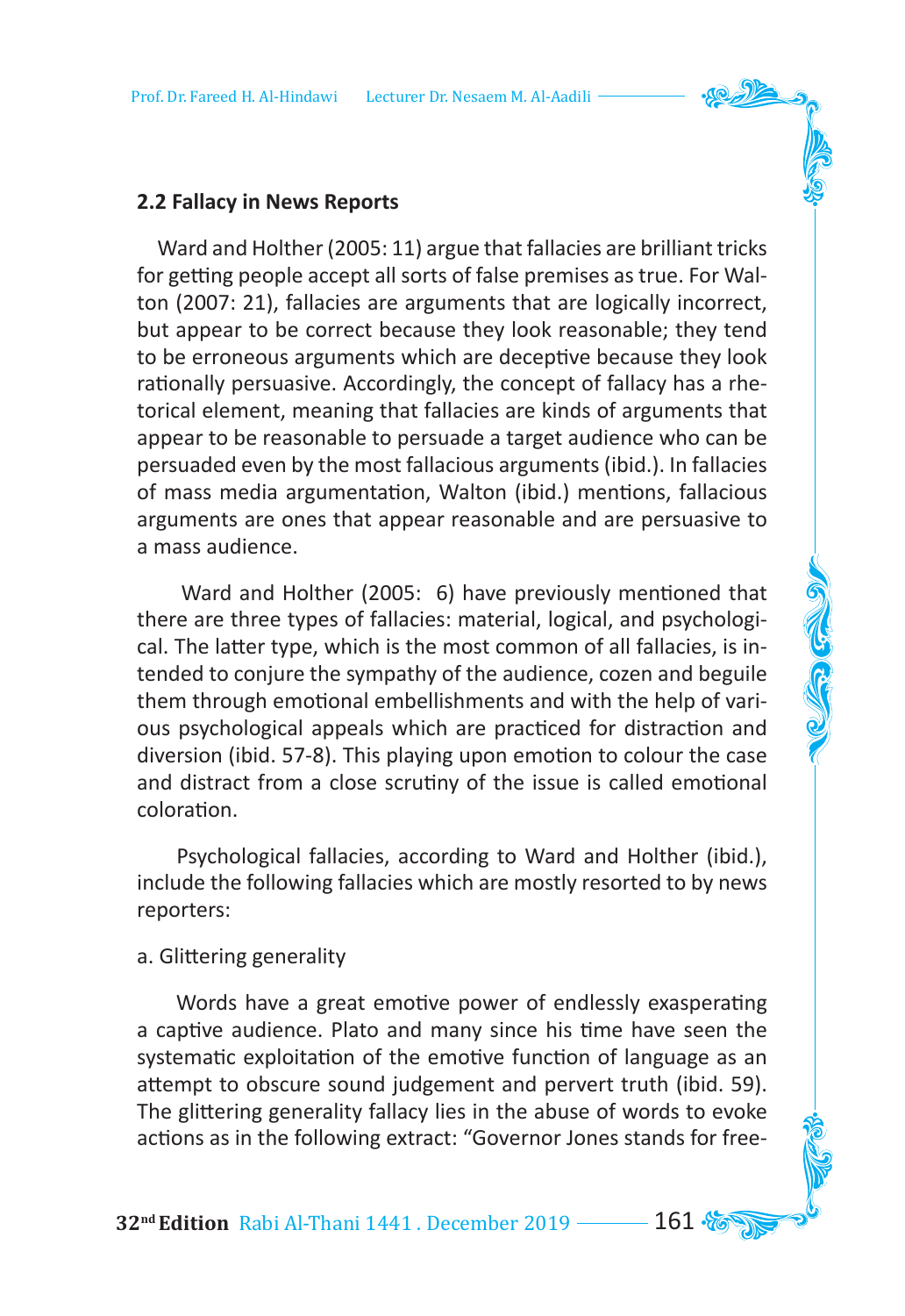dom, integrity, and efficiency in government" arouses pleasurable responses on the part of the audience (ibid.). In the same direction, Abba and Musa (2015: 64) argue that words not only reflect our reality but also create it; they are never neutral because they usually reflect the interests of those who speak or write.

b. Appeal to authority (Ipse dixit or He says so)

**COLORED COLOR** 

 In arguments, as in everyday matters, it is entirely proper that authorities be called on for information because source materials are given weight due to an authority (Ward and Holther, 2005: 64). Yet, this authority should be reliable and qualified as experts in the field in which they are cited (ibid.). Put differently, the authority should neither be swayed by bias because a biased or partisan report would convince no one who recognized it as such, nor it should be a habitual liar (ibid 65). Moreover, the authority should: (1) be clearly identified; for example, the assertion "a leading expert says…." is a device of slovenly journalism, (2) have professional standing, (3) hold representative views in the field in which they are cited (ibid.).

 Ward and Holther (ibid. 67) argue that appeals to authority are fallacious because they are attempts to persuade the audience of the authenticity of the text that an authority is on its side. An example of appeals to authority is the following headline followed by the lead:

(3) "North Korea 'a bigger threat to world peace' than crisis in Syria, British voters say".

"British voters view North Korea as a bigger threat to world peace than the crisis in Syria, a poll has found amid fears of a new nuclear test….North Korea showed off what appeared to be new inter-continental ballistic missiles at a huge military parade to mark its founder's birthday on Saturday. A senior officer told thousands of soldiers and civilians that Pyonyang was ready to launch a nuclear attack, warning that Donald Trump's 'reckless provocation' could be met with an

**33.** 162 — **AL-AMEED** Quarterly Adjudicated Journal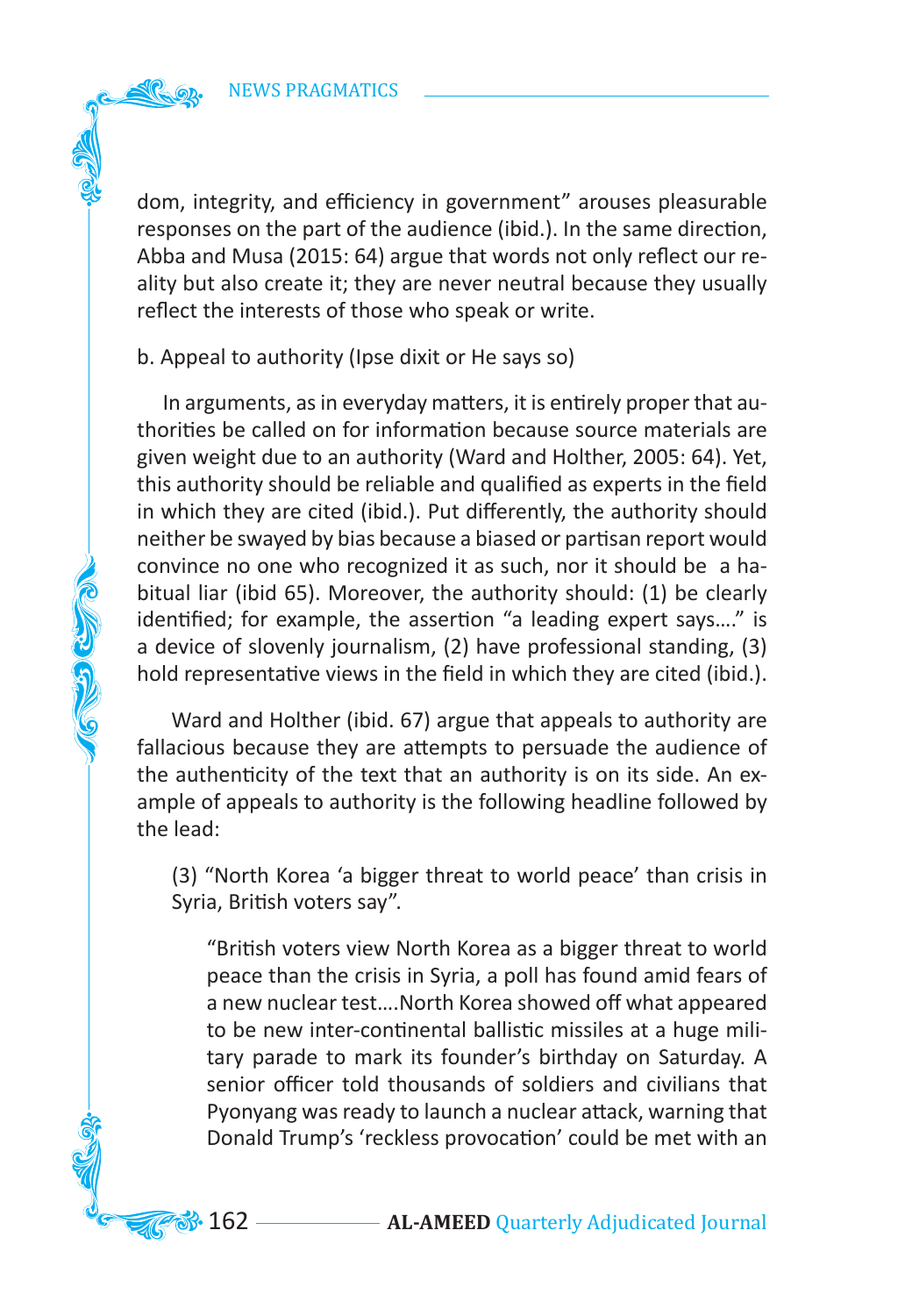'annihilating strike'" (Web source 3).

c. Bandwagon fallacy (Impressing by large numbers)

 Sometimes, arguers bolster their position by pointing out that there are many who hold and support their beliefs; this type of fallacy is called the fallacy of mere numbers (Ward and Holther, 2005: 71). Obviously, this type of argument is fallacious because what everybody knows is not necessarily true; it may be mere fabrication. An example is the following one presented by Ward and Holther (ibid.):

(4) An editorial presents this argument: "All the world knows that whenever people are free to choose between the life they have experienced under Communist rule and the life offered by free institutions, then great numbers leave Communism, even at high personal cost.

# d. Hasty generalization

 The fallacy of hasty generalization, Hurley (2008: 134) states, is the fallacy of making conclusions and assumptions based on insufficient and inadequate samples. The following is an example of hasty generalization because two persons' experiences are not enough to base a conclusion on:

### e. Circular reasoning

 The fallacious argument of circular reasoning, sometimes called "assuming the conclusion fallacy", is an argument in which the arguer begins with what he is trying to end up with (ibid.).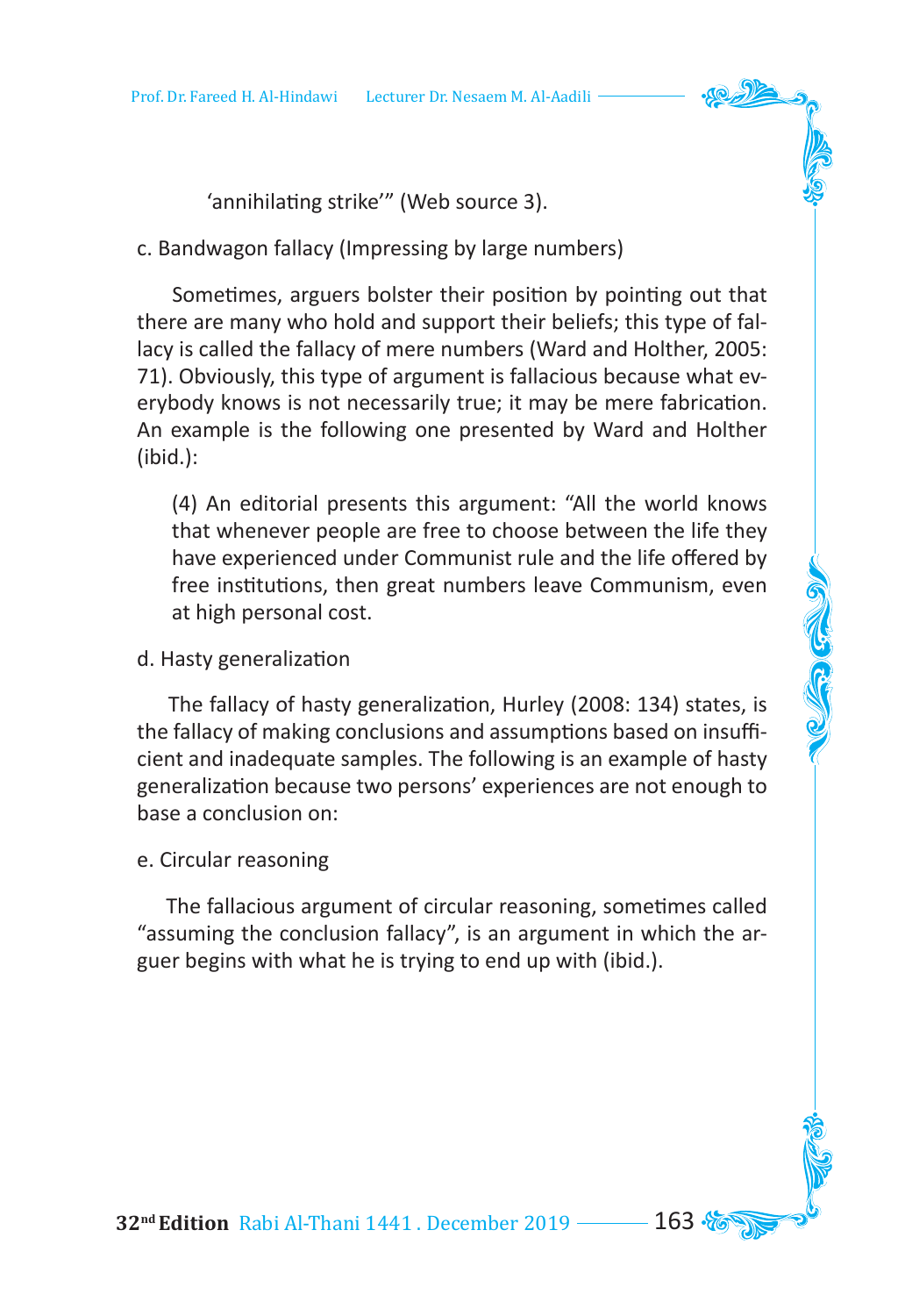# **2.3 Speech Acts in News Reports**

COLORIZED

 According to Cutting (2002: 16) and Archer et al. (2012: 35), speech act theory is one of the cornerstones in pragmatics; the interest in which can be traced back to the idea that people use language, whether orally or in writing to do things. Searle, Archer et al. (ibid. 39) mention, continued the work initiated by Austin suggesting a number of dimensions to classify speech acts into five categories. The proposed dimensions are based on the fit between words and world, psychological state of the speaker/ writer, and the purpose of the illocution (ibid.). These five categories, according to Searle (1969: 65), are the following:

- 1. Representatives: These are illustrated by acts expressing the speaker's/ writer's belief that something is true. They show word-to-world fit since the speaker/ writer, in using them, makes a belief fit an already existing state of affairs in the world. The illocutionary point of these acts is to provide faithful representation of facts. Examples are speech acts of stating, suggesting, claiming concluding, insisting, describing, hypothesizing, predicting, announcing, attributing, affirming, alleging, classifying, denying, disclosing, disputing, identifying, informing, insisting, reporting, predicting, ranking, stipulating, and deducing.
- 2. Commissives: By using a commissive, the speaker/ writer commits himself to do some future act showing world-toword fit since the speaker/ writer undertakes to make the world fit the words. Examples of such acts are promising, pledging, threatening, refusing, volunteering, and vowing.
- 3. Directives: They are speech acts in which the words are aimed at making the hearer/ reader do something. They show word-to-world fit because the hearer/ reader is supposed to carry out an action. Examples include entreating, asking, advising, permitting, forbidding, excusing, instructing, urging, warning, requiring, and inviting.

**33.** 164 **AL-AMEED** Quarterly Adjudicated Journal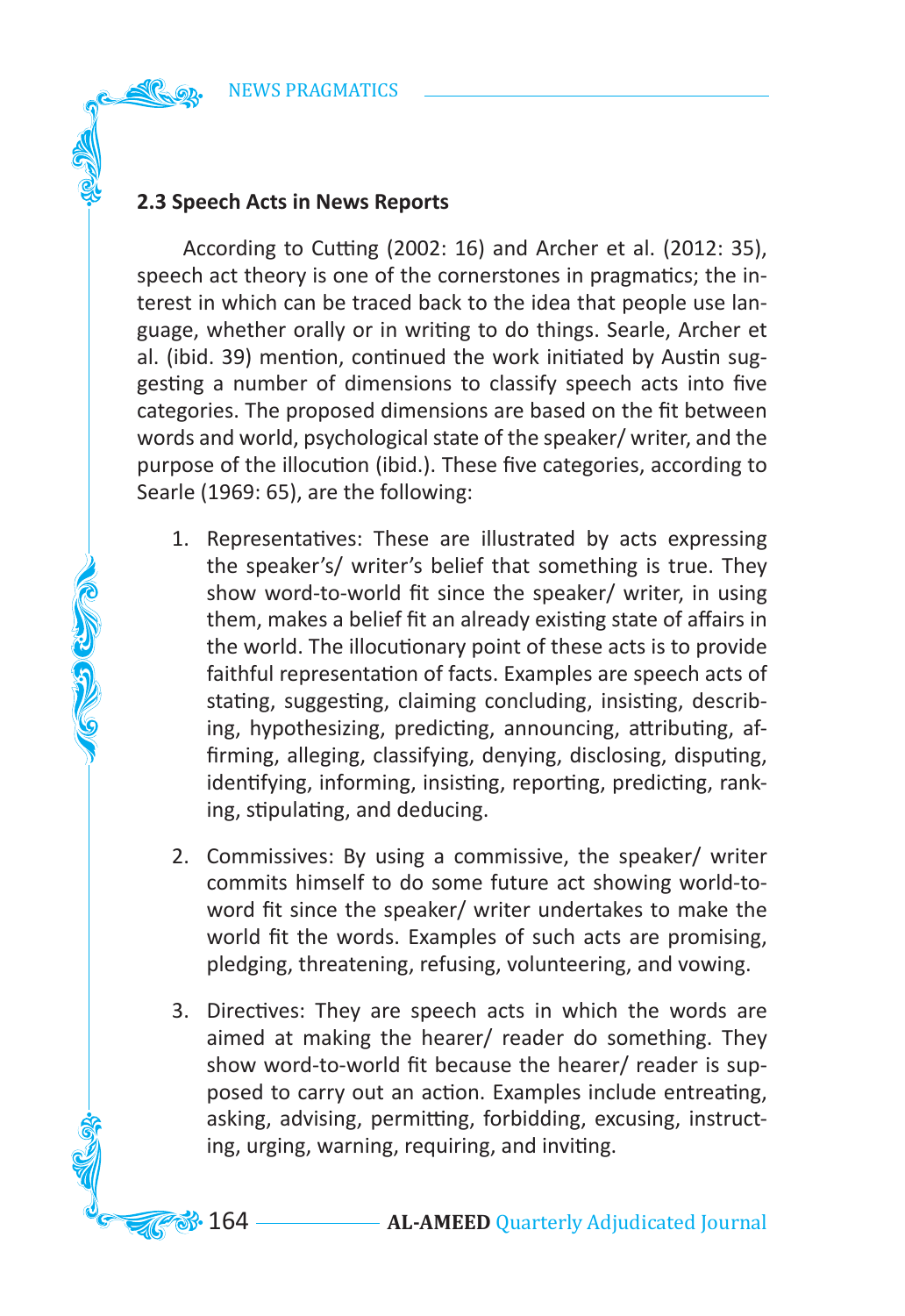- 4. Expressives: These are acts in which the words state what the speaker/ writer feels. Thus, the illocutionary point of these acts is to communicate attitudes of their performers about certain facts and events. Examples of such acts are deploring, welcoming, praising, regretting, apologizing, and thanking.
- 5. Declarations: These speech acts, such as acquitting, disqualifying, declaring, and the like, change the world by their very utterance. Thus, their illocutionary point is to create facts and events.

Searle, Archer et al. (2012: 37) state, proposed a number of felicity conditions governing the successful production of speech acts. These conditions, as Galasinski (2000: 81) has antecedently observed, have to obtain for a speech act to be appropriate; they can be presented as a set of propositions whose truth is normally assumed by the participants in the communicative situation when a particular speech act is performed. Following Galasinski (ibid.), :these conditions can be introduced as follows

- 1- Propositional content conditions concerning the propositional act,
- 2- Preparatory conditions about background circumstances and knowledge about speakers/ writers and hearers/ readers that must hold prior to the performance of the act,
- 3- Sincerity conditions concerning speakers'/ writers' intentions, beliefs, and desires, and whether the speech act under quest is being performed seriously and sincerely, and
- 4- Essential conditions related to the illocutionary point of an act, namely, "what the utterance counts as".

 A wide range of speech acts can be exploited as tools in news reports in order to achieve intended perlocutionary effects on their

**32<sup>nd</sup> Edition** Rabi Al-Thani 1441 . December 2019 ––––– 165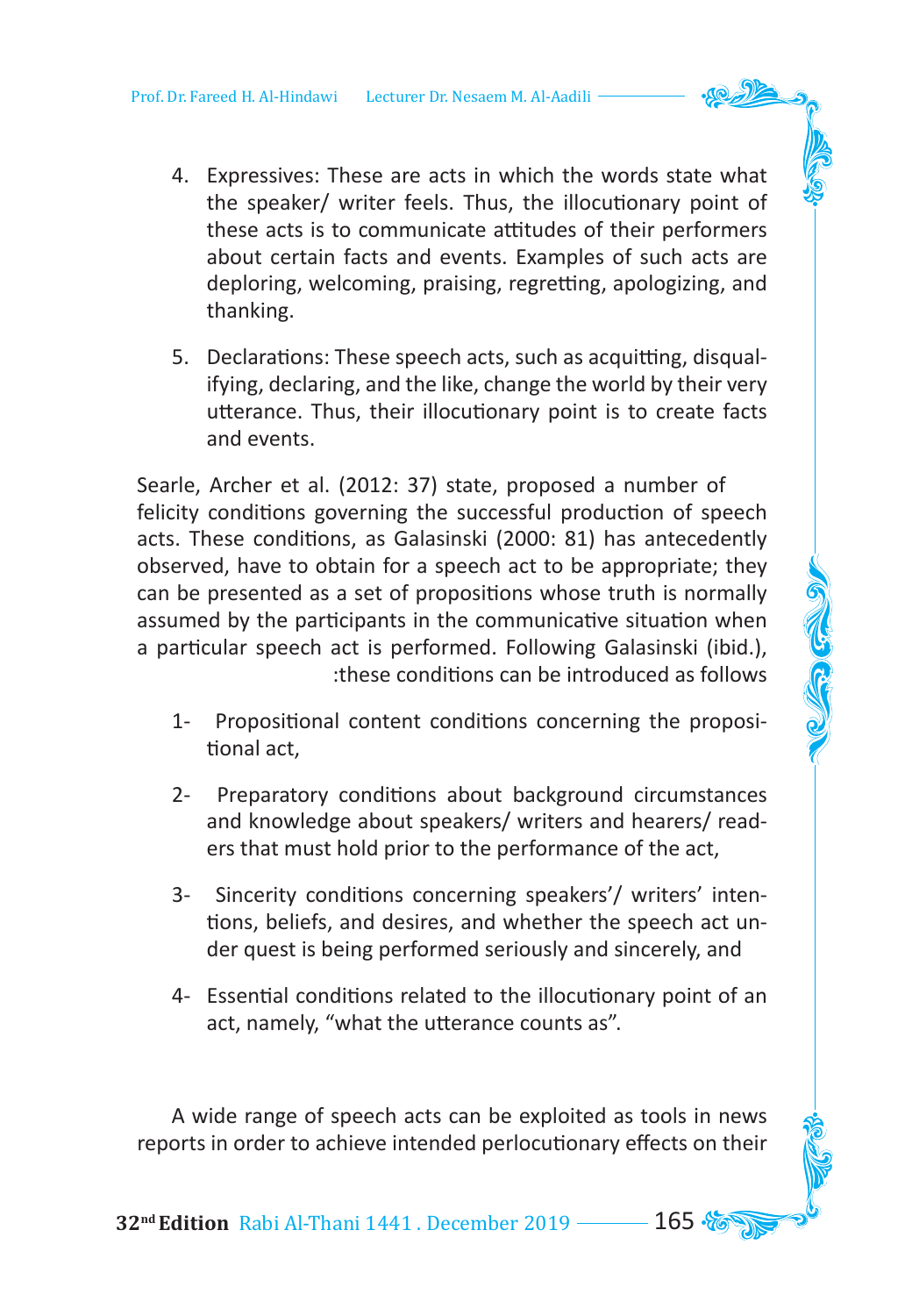CO COM

receivers. In most cases, speech acts serve the goals of the reporters in garbling the vision of the world in the minds of the audience by providing them with statements, whether true or false. Thus, in reporting news, different types of speech acts are utilized by news reporters in their attempt to (mis)represent reality and persuade the audience to accept what they report as true. Searle's (1969) taxonomy and nomenclature of speech acts (as discussed above) is adopted as it is considered more exhaustive than other taxonomies. In the scope of news reports, the following speech acts are expected to be resorted to:

1. Representative speech acts of asserting, claiming, confirming, insisting, and accusing are expected to be used insincerely in order to fabricate facts and events. Such acts, Archer et al (2012: 39-40) assert, are used to form a belief, which may be insincere when they are used infelicitously, and to get the audience form the same belief. The following excerpt printed in the Independent is an example of the representative speech act of asserting:

(5) "Syria's president Bashar al-Assad deceived United Nations inspectors and still has "hundreds of tons" of lethal chemicals stockpiled. In 2014, Syria said it had handed over all of its chemical weapons to the UN's Organization for the Prohibition of Chemical Weapons (OPCW). At the time, Barrack Obama said the stockpile had been '100 per cent eliminated'" (Web source 3).

 Another example is the following extract printed in the Guardian, where the representative speech act of accusing is evident:

(6) "Asma al-Assad is a cheerleader for evil. Her UK citizenship should be revoked…. The Assad regime has a seemingly infinite

**33.** 166 — **AL-AMEED** Quarterly Adjudicated Journal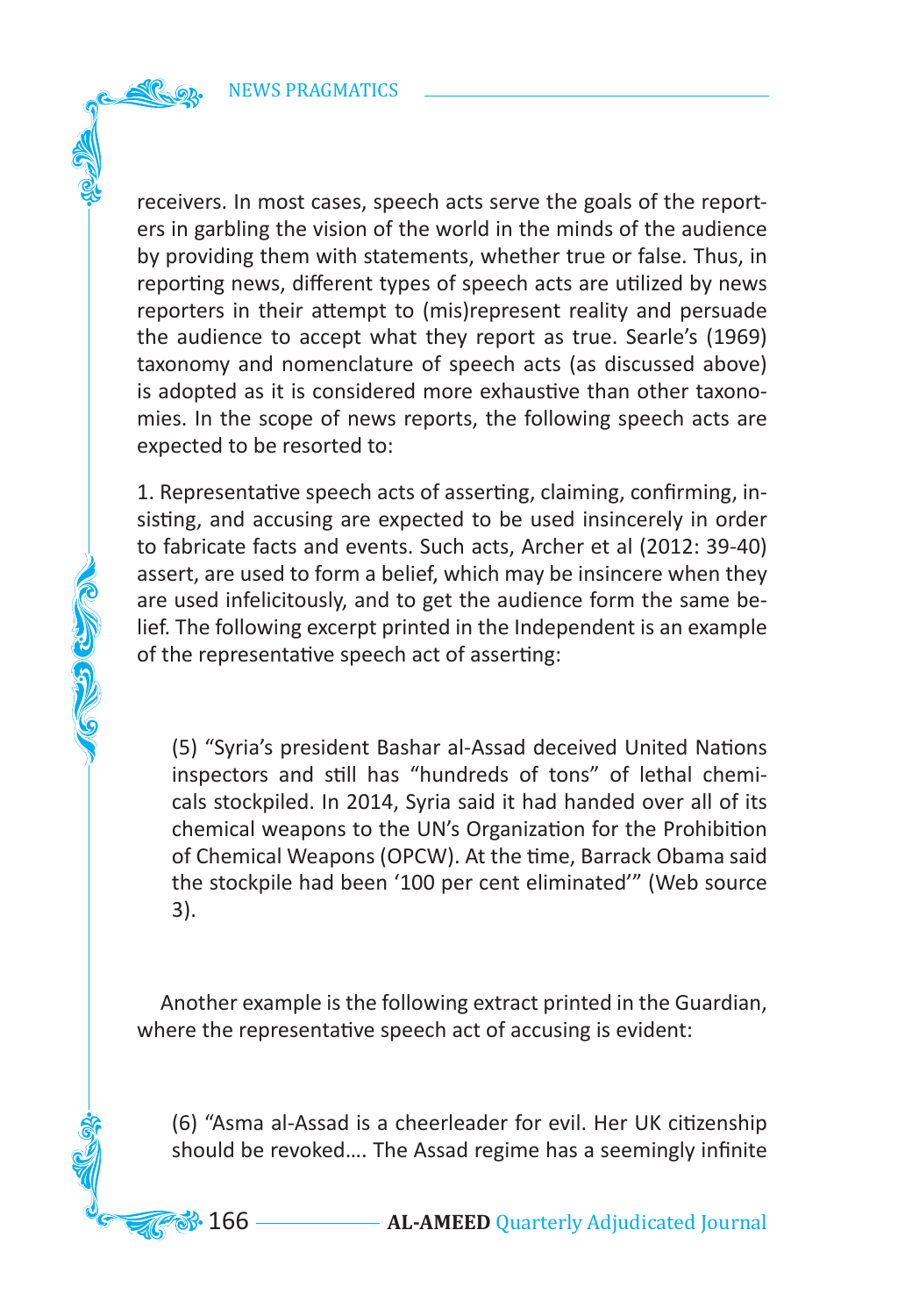capacity for evil, and an inability to be touched by compassion. At the very best he is dangerously deluded about what is happening, and the atrocities he has ordered…. His regime has rightly been criticized across the world, except by his backers in Russia and Iran" (Web source 4).

 Another example of the speech act of accusing is the following one reported in the Guardian. The reporter, here, accuses Assad of being a monster):

(7) "But most likely he is a monster" (Web source 4).

2. Directive speech acts of warning and recommending can be used to get the audience carry out a certain course of conduct. In the coming next report, for example, the speech act of warning is used by the reporter John Bell to warn the public of the expected relationship between ISIL and Assad so that they will act in accordance with this fact:

(8) "ISIL and Assad may be linked, not in the conspiratorial sense, but in that they are both tragic representatives of a culture of violence and authoritarianism….Syrians who suffer from both these twin plagues may shudder; that they are damned to a choice between tyranny and extremism" (Web source 5).

4. Expressive speech acts of criticizing and praising may also be used in news reports to achieve certain purposes. As Olamide and Segun (2014: 3) argue, these acts express "an inner state of the speaker; the expression is essentially subjective and tells us nothing about the world". An example of expressive speech acts is the following italicized utterances printed in the Independent, where the reporter praises Trump with the aim of changing people's impression about him:

(9) "Donald Trump is full of heart. Now many people who suggested he was a narcissistic, bigoted maniac have realized they

**32<sup>nd</sup> Edition** Rabi Al-Thani 1441 . December 2019 ––––– 167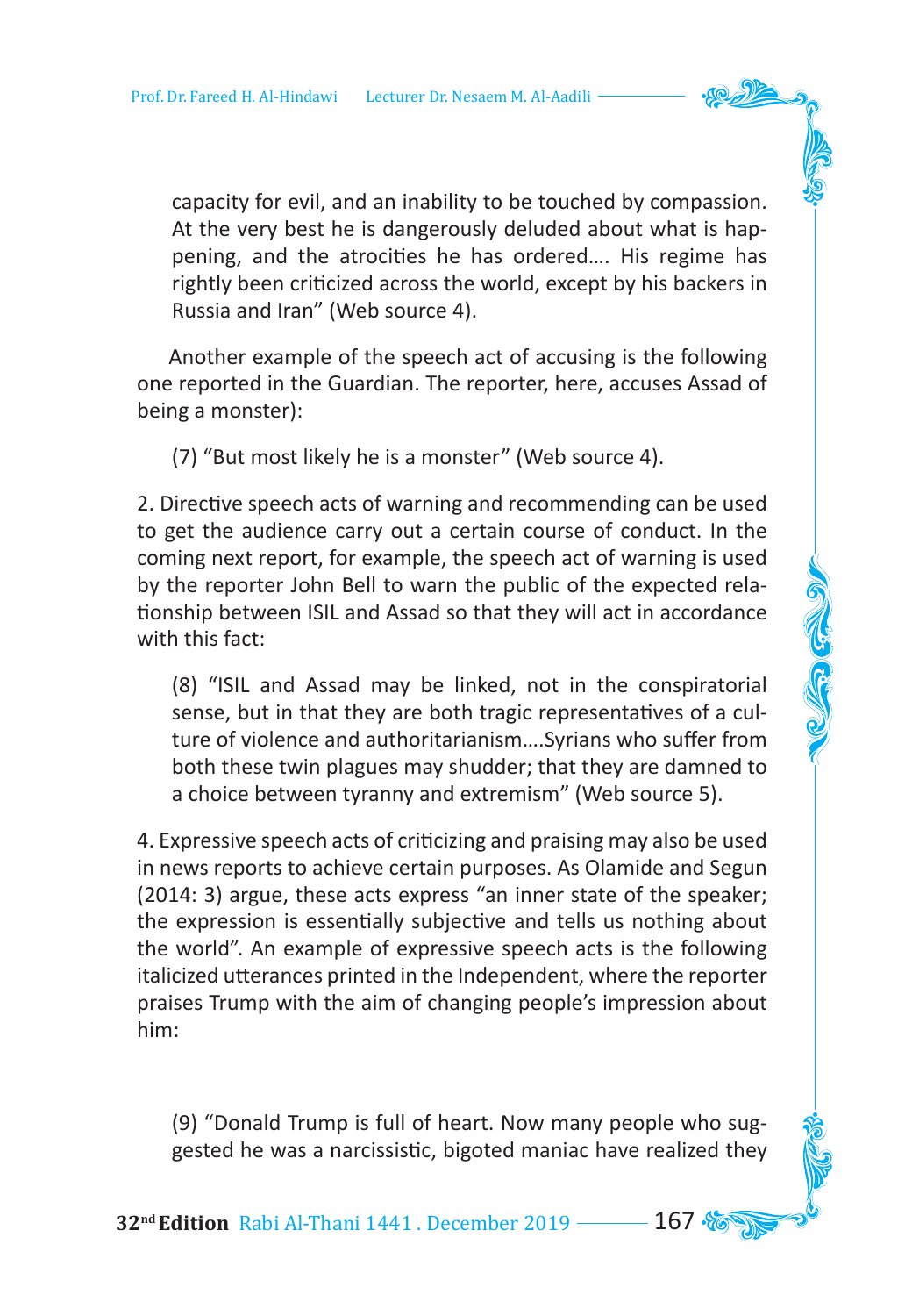CO CO CO

misunderstood him and he is a tender emotional sort because his order to bomb Syria proves he was moved by the pictures of children attacked by President Assad" (Web source 3).

 News reporters can dissociate themselves from the responsibility of what they write by transferring the avowal to others. Usually, the use of speech acts attributed to others vindicates the reporters and gives authority to the report as in the following report where the reporter dissociates himself from accusing Iran of being the "world's leading state-sponsor of terrorism" by attributing this accusation to Rex Tillerson who represents authority as he is the Secretary of State of US. Resorting to authority is considered as a persuasive strategy.

 (10) "Trump orders review into whether sanctions against Tehran should be reinstated. US Secretary of State Rex Tillesonr called Tehran the world's 'leading state-sponsor of terrorism'" (Web source 5).

**1.4** Conversational Maxims Non-observance in News Reports

 News reports can be studied in relation to Grice's conversational maxims. News reporters sometimes adhere to the maxims and other times they infringe them. According to Grice (1975: 45), conversational maxims support the Cooperative Principle which reads: "Make your conversational contribution such as is required, at the stage at which it occurs, by the accepted purpose or direction of the talk exchange in which you are engaged". These maxims, Grice (1989: 26-7) states, are as follows: (1) the maxim of quantity (be informative: "Make your contribution as informative as is required", and "Don't make your contribution more informative than is required"), (2) the maxim of quality (Try to make your contribution one that is true: "Don't say what you believe to be false", and "Don't say that for which you lack adequate evidence"), (3) the maxim of relation (be relevant), and (4) the maxim of manner (be perspicuous: "Avoid obscurity of expression", "Avoid ambiguity", "Be brief"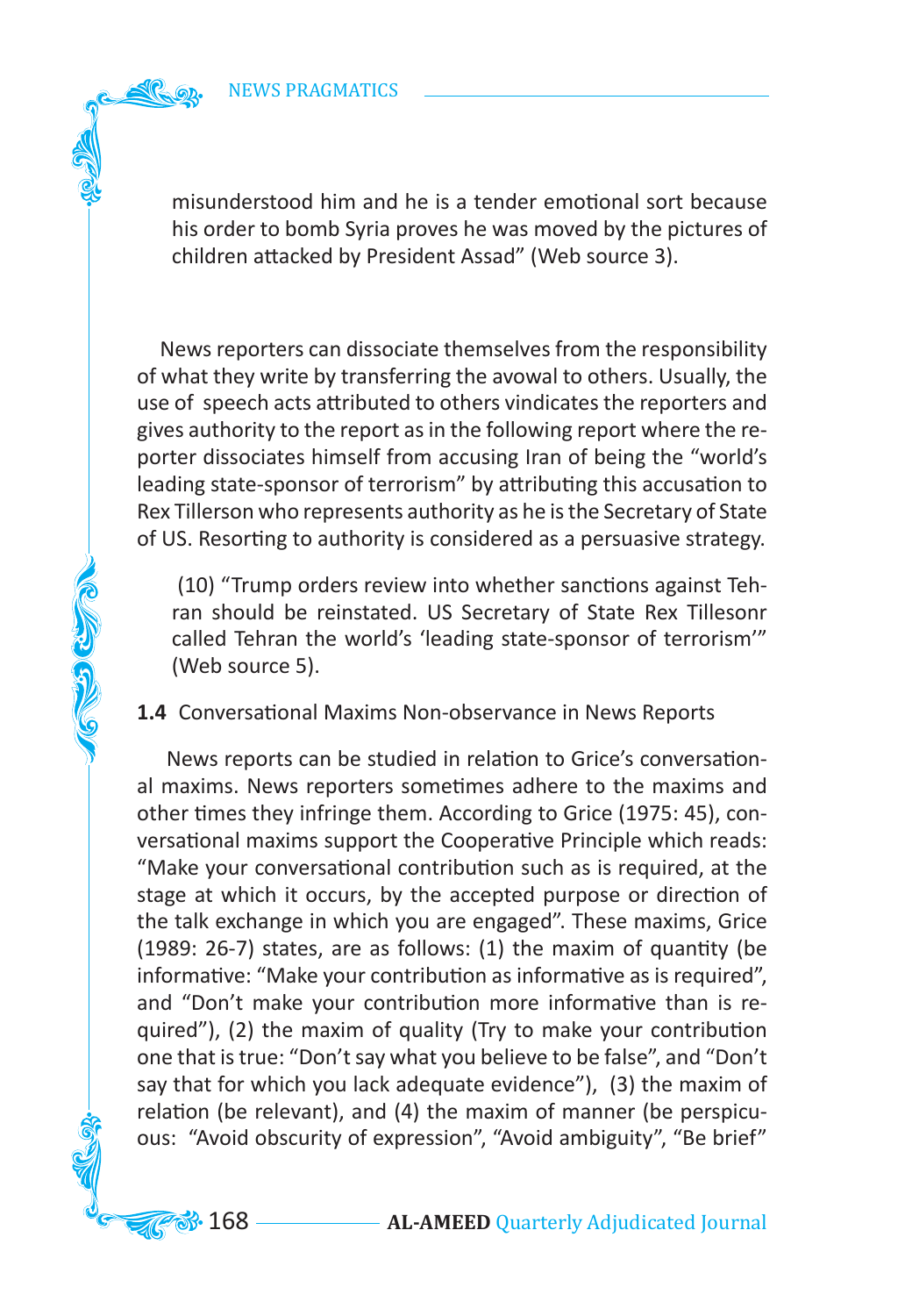(avoid unnecessary prolixity), and "Be orderly".

 Grice (ibid.) manifests that there are four ways in which speakers/ writers can behave with respect to the aforementioned maxims. More specifically, they can: (1) "Observe the maxims", "Violate a maxim", "Flout a maxim", or "Opt out of the maxims".

 To illustrate the previous options even more, Birner (2013: 43) states that:

- 1. Observing a maxim means obeying it (i.e. being informative, truthful, relevant, and perspicuous) (ibid.).
- 2. Violating a maxim is to fail to observe it with the assumption that hearers/ readers will not realize that the maxim is being violated. A straightforward example is a lie, where the speakers/ writers make an utterance while knowing it to be false and assume that the hearers/ readers will not know the difference (ibid.). Violation of maxims, in general, is intended to mislead.
- 3. Flouting a maxim is also violating it, but in this case the violation is so intentionally blatant that the hearers/ readers are expected to be aware of the violation as in telling a friend "That exam was a breeze", while, in fact, an exam and a (literal) breeze are two completely distinct things (Birner, 2013: 43).
- 4. Opting out of the maxims altogether is to refuse to play the game at all as when a wife attempts to have an argument with her husband and he responds by opening a newspaper and beginning to read (ibid.).

 News reporters either adhere to the maxims or violate them. They, generally, show a high tendency to maxims violation so as to express their messages implicitly and to avoid being judged for what they report. Thus, they may conceal information by violating the maxim of quantity; issue lies or falsehoods by violating the max-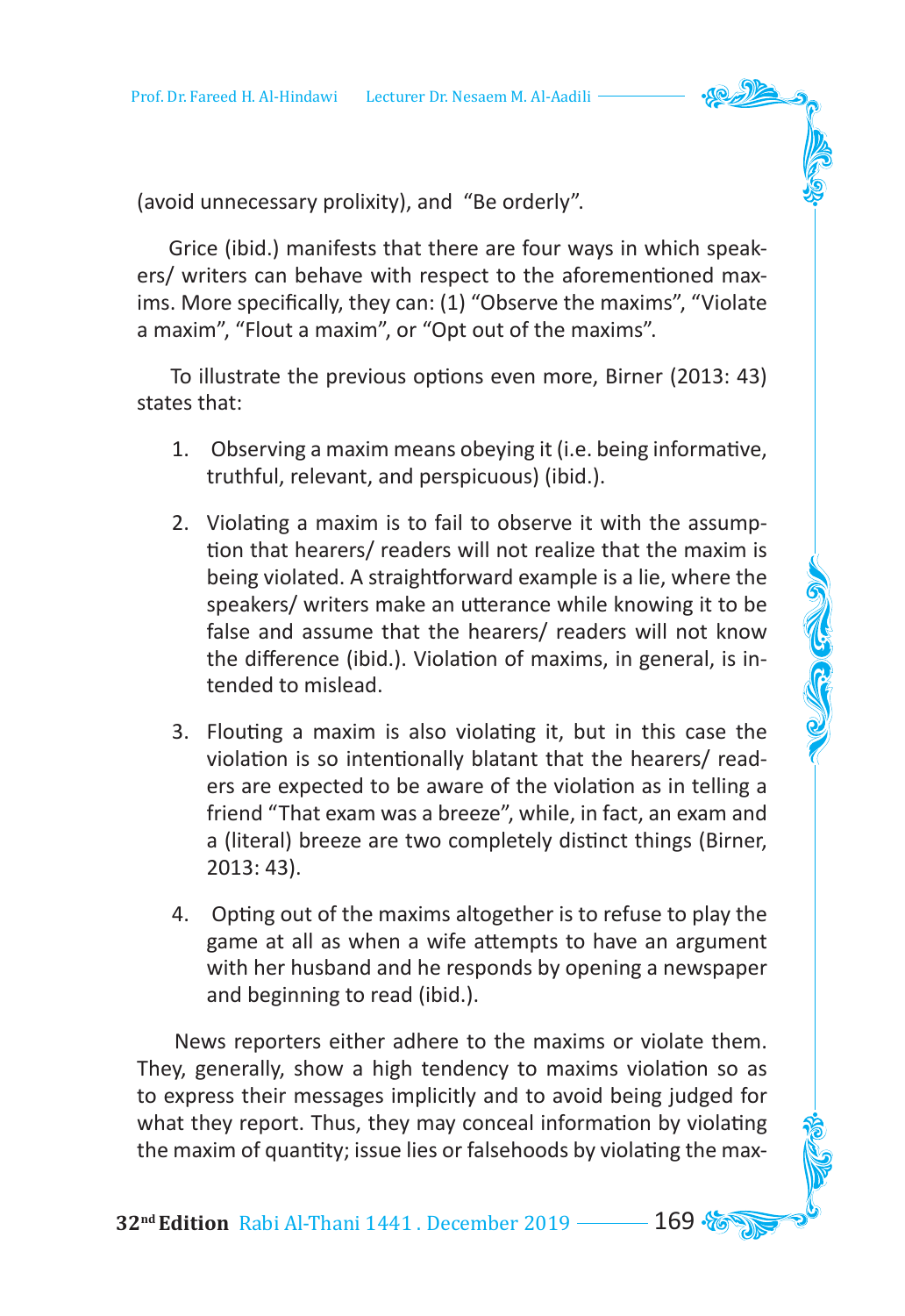**COLORED COLOR** 

im of quality; divert from the real topic by violating the maxim of relevance; or prevaricate and obfuscate by violating the maxim of manner. Yet, this violation may not be apparent to the targets on the basis that news reporters are adhering to the maxims. Accordingly, news reporters, apparently, have a high threshold of tolerance for maxims violation which is considered as an act of dishonesty.

 The violation of quality maxim involves a distorted version of reality. This is evident in the following news report wherein the reporter attributes killings, massacres, and other human rights abuses and war crimes in Syria to Hezbollah and other Shia militias, which is, in fact, not the case:

 (11) "No similar reference was made to the role of the Shia militias or Hezbollah, both of which have a well-established record of carrying out killings, massacres, and other human rights abuses and war crimes" (Web source 5).

 Another example of maxim violation is the following headline where the reporter violates the maxim of quality by saying something he lacks evidence for (that is, attributing the crime of killing 85 with chemical weapons in Khan Sheikhoun to Assad) :

> (12) "Assad kills at least 85 with chemical weapons" (Web source 6).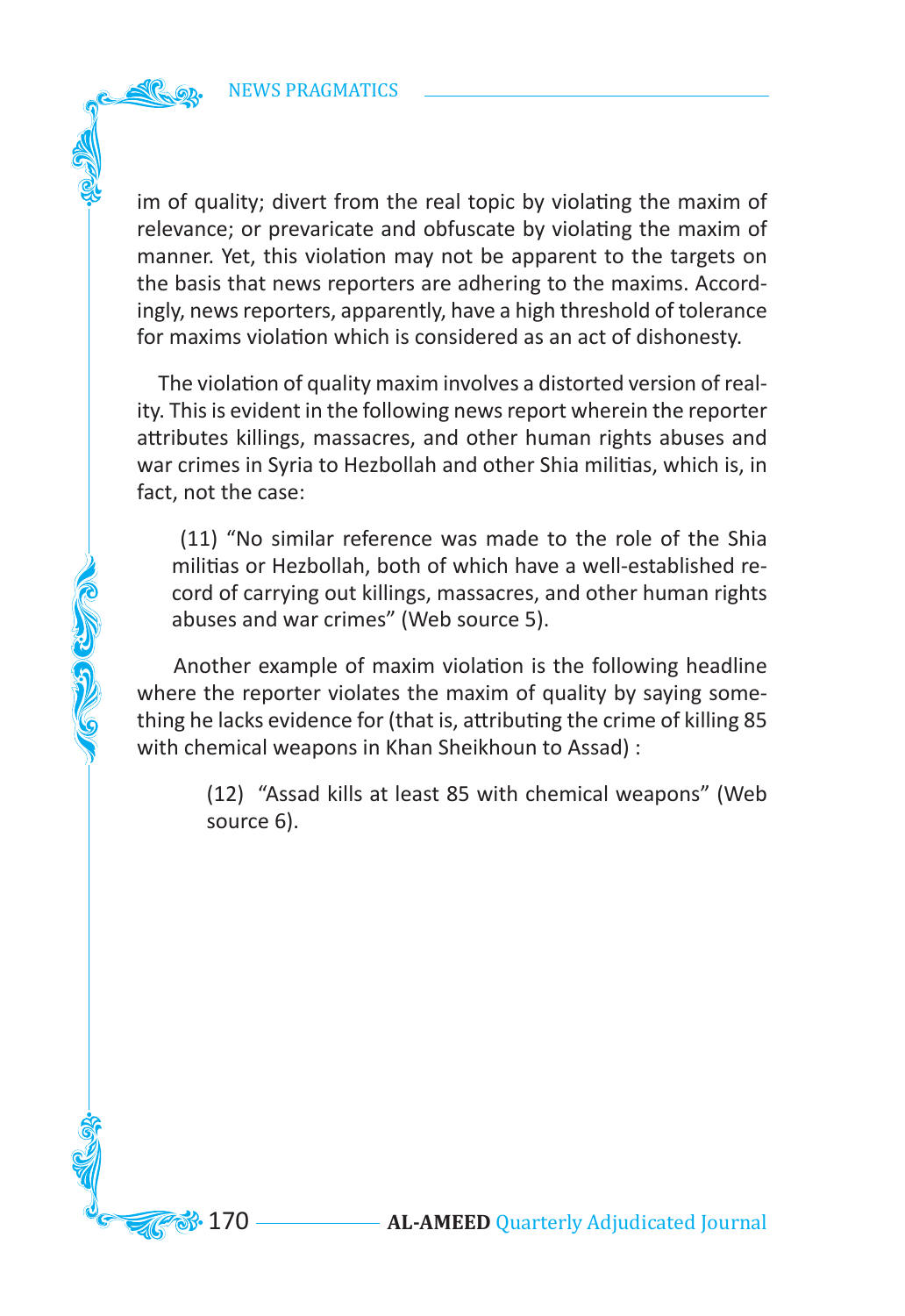## **2.5 Presupposition in News Reports**

 Richardson (2007: 63) notices that not all meanings are immediately there in a text to be simply read from the manifest content. He emphasizes that there are hidden or presupposed meanings in texts and these meanings can sometimes be used to mislead and fraud because they presume false information or information that may not be true (ibid.). In this respect, a presupposed meaning is a taken-for-granted, implicit claim which is embedded within the explicit meaning of a text or utterance (ibid.).

 In a work that has been done before, Reah (2002: 106) has stated that presuppositions could be marked by what is called presupposition triggers (i.e., constructions or items that signal the existence of a presupposition in an utterance). Reah (ibid.) has listed three presupposition triggers which may be commonly employed by news reporters:

1. Certain words, such as change of state verbs, invoking presupposed meaning in their use; the verb 'begin', for example, presupposes a movement or an action (ibid.). The question "Do you think military attack is the best way of ending Iraqi belligerence?"-aired on the BBC's flagship News night programme in the build up to the 2003 invasion of Iraq-presumes (presupposes) that Iraq is being belligerent (ibid.). Another example is when a news reporter says/ write (They attacked civilians again) to presuppose that they have attacked them before. The use of 'again' here forces hearers/ readers to search for the relevance of the presupposed prior event.

2. The definite article "the" and the possessive pronouns "his/ her" trigger presuppositions as in "The threat of Iraq" which presupposes that a threat exists (Reah, 2002: 106). News reports are not empty of such presuppositions. For instance, in referring to "The revelation that Britain went to war on the basis of one page of legal advice", the reporter presupposes that this is a revelation not a fact (ibid.).

**32<sup>nd</sup> Edition** Rabi Al-Thani 1441 . December 2019 –––––– 171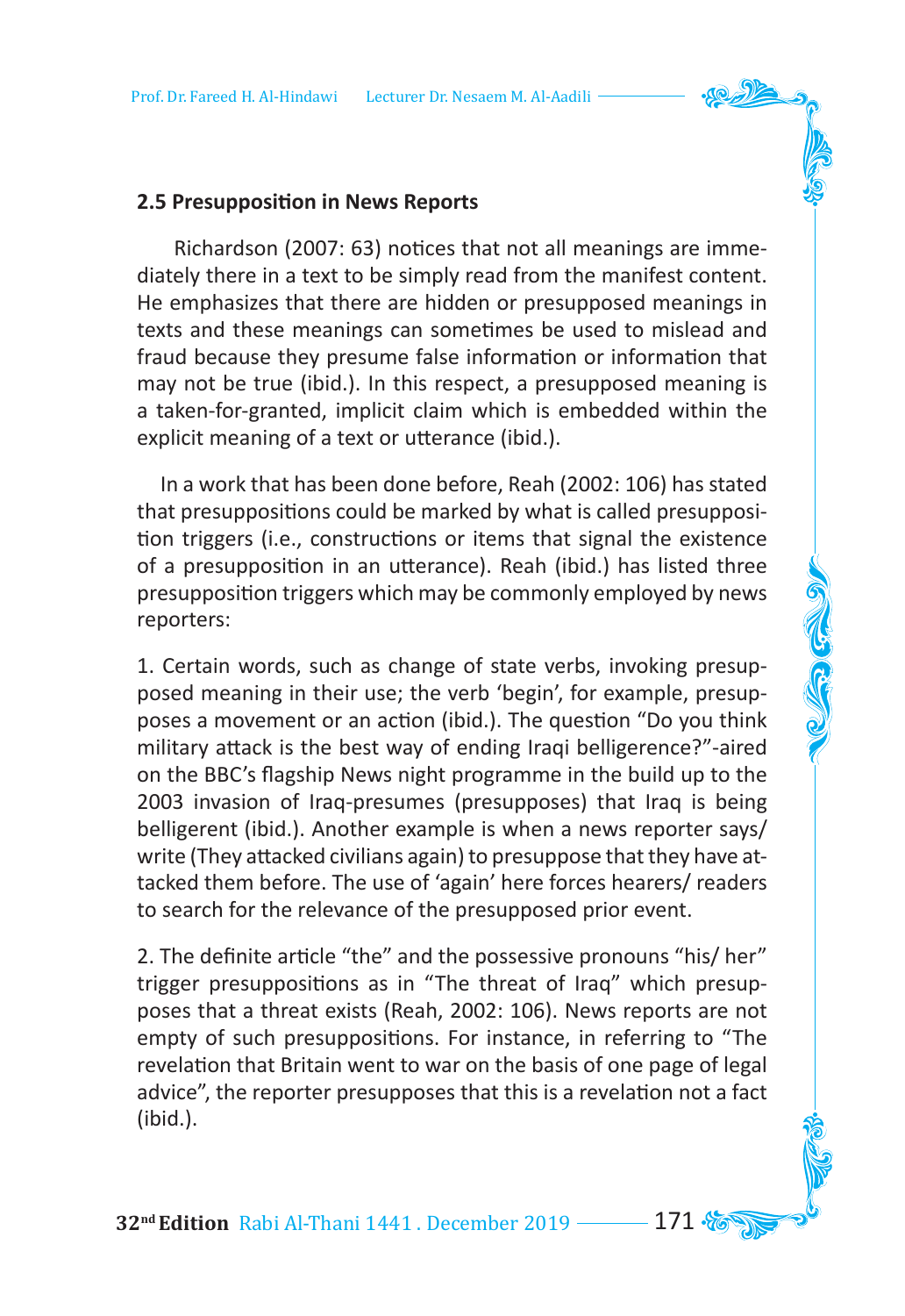**COLLEGE** 

3. Wh-questions represent a technique that is frequently used in journalism to presuppose as in "Why do Islamist terrorist groups like al-Qaeda and Hamas want to crush the West and destroy Israel? Michael Scott Doran unravels the historical roots of their extremism" (ibid.). In the preceding question, the reporter presupposes the existence of an intention to crush the West; he also presupposes that Hamas is categorized as an Islamist terrorist group (which is not, in fact, the case). This means that the reporter, by using the presupposition trigger wh-question, presupposes that Hamas is an Islamist terrorist group intending to destroy the west.

 Richardson (2007: 64) adds another type of presupposition which he calls "nominal presupposition". This type is triggered by nouns and adjectives used to qualify or modify noun phrases as in the following headline printed in the Daily Express (25 February 2005) "Britain's asylum takes new hammering", where the adjective "new" presupposes that Britain's asylum system has experienced old or past '"hammering" (ibid.).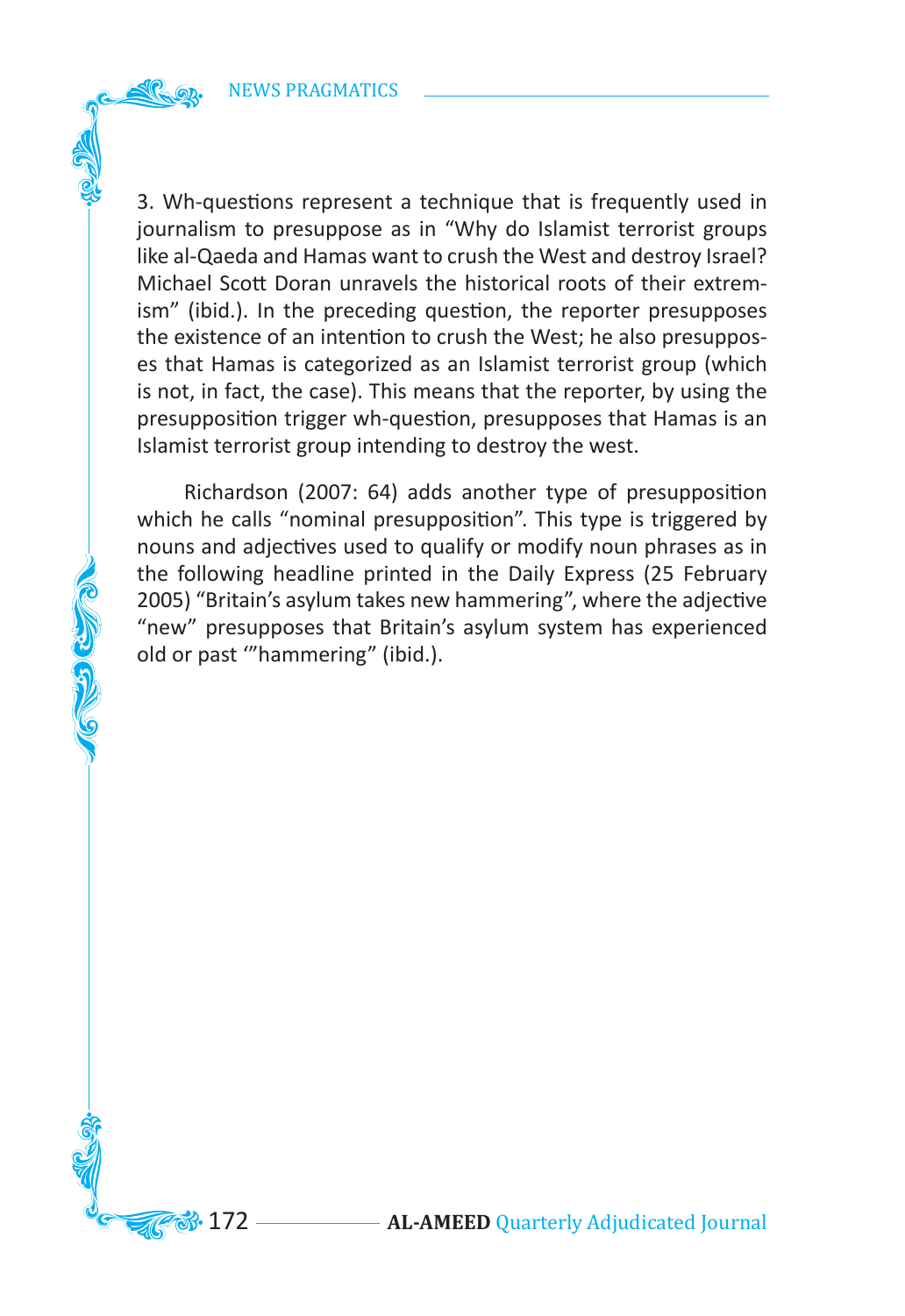### **2.6 Hedges in News Reports**

 Following Brown and Levinson (1987: 172), the use of hedges is intended to redress targets' negative face wants by avoiding coercion or minimizing it through clarifying the speakers'/ writers' views of certain values. Hedges, they (ibid. 147) add, are divided into strengtheners acting as emphatic hedges such as "exactly", "precisely", or "emphatically" and weakeners that soften or "tentativize" what they modify (ibid.).

 According to Ariel (2008: 22-5), hedges are used to make what is reported less direct. Ariel (ibid.) manifests that modal expressions (whether verbs or adverbs) are the most widespread form of hedging. In the same direction, Loberger and Shoup (2009: 56) argue that certain verbs, other than modal verbs, such as "feel" and "suppose" can be used as hedges to make personal statements less direct. Moreover, passive constructions such as "It is argued that" and "It has been agreed that" are used to hedge by minifying speakers'/ writers' commitment to what they are saying/ writing so that statements do not seem to rely simply on personal opinions (ibid.). As for news reports, Ariel (2008: 66) observes that reporters, putting in mind the possible legal repercussions regarding what they report, "cushion" their reports with hedge words to hedge on the meaning or force of their statements and thus protect themselves and their organizations.

 In (1992: 67), Evelyn has stated that hedges are considered as insurance devices because in using them people try to insure themselves against anything negative. For example, evidence hedges such as "according to", "based on" and "as indicated by" are used to avoid responsibility by indicating the source of information. They are sometimes similar to "weasel words" because they temper the directness of a statement, and in using them, speakers/ writers "weasel out" of responsibility for their claims (ibid.).

 In line with Evelyn, Fraser (2010: 201), later on, asserts that hedging is an attenuation of the full value which the utterance would

**32nd Edition** Rabi Al-Thani 1441 . December 2019 173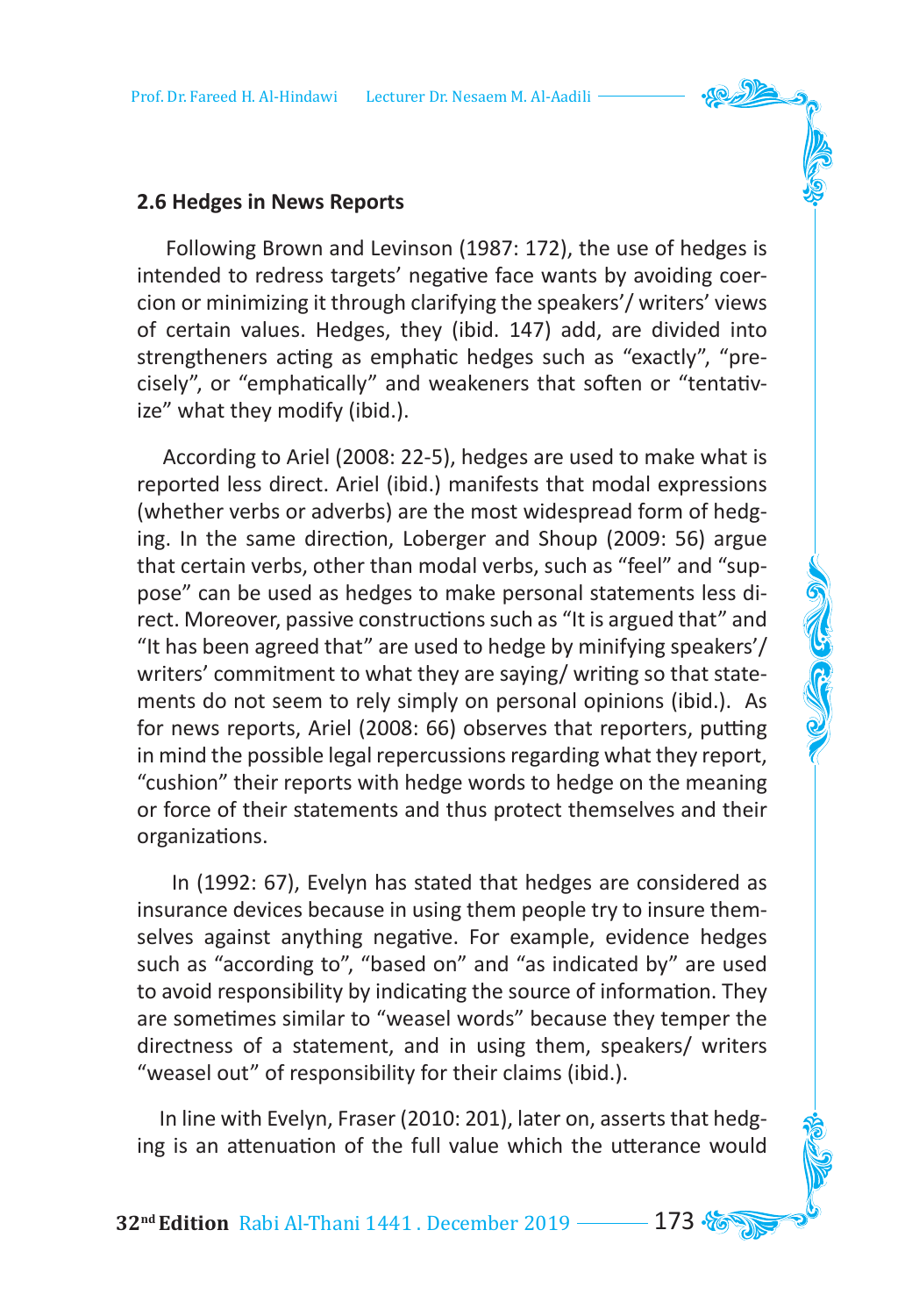COLORIZACIÓN

have without hedging words. He appends that hedging serves a variety of discourse uses such as: providing some degree of protection through avoiding responsibility for a fact or an act, concealing the truth, and dwindling the directness of interaction (ibid. 207-8). All these effects are relevant in news reports.

 For instance, the hedge made use of in the following headline is the weakener modal expression "may" which is used to weaken the reporter's commitment to what he issues:

> (13) "Cargo ships may contain Iraqi weapons" (web source 4).

 Another example is the following lead where the reporter employs the hedge represented by the passive construction "it has been reported".

(14) US Forces may have found Iraqi weapons of mass destruction, it has been reported.

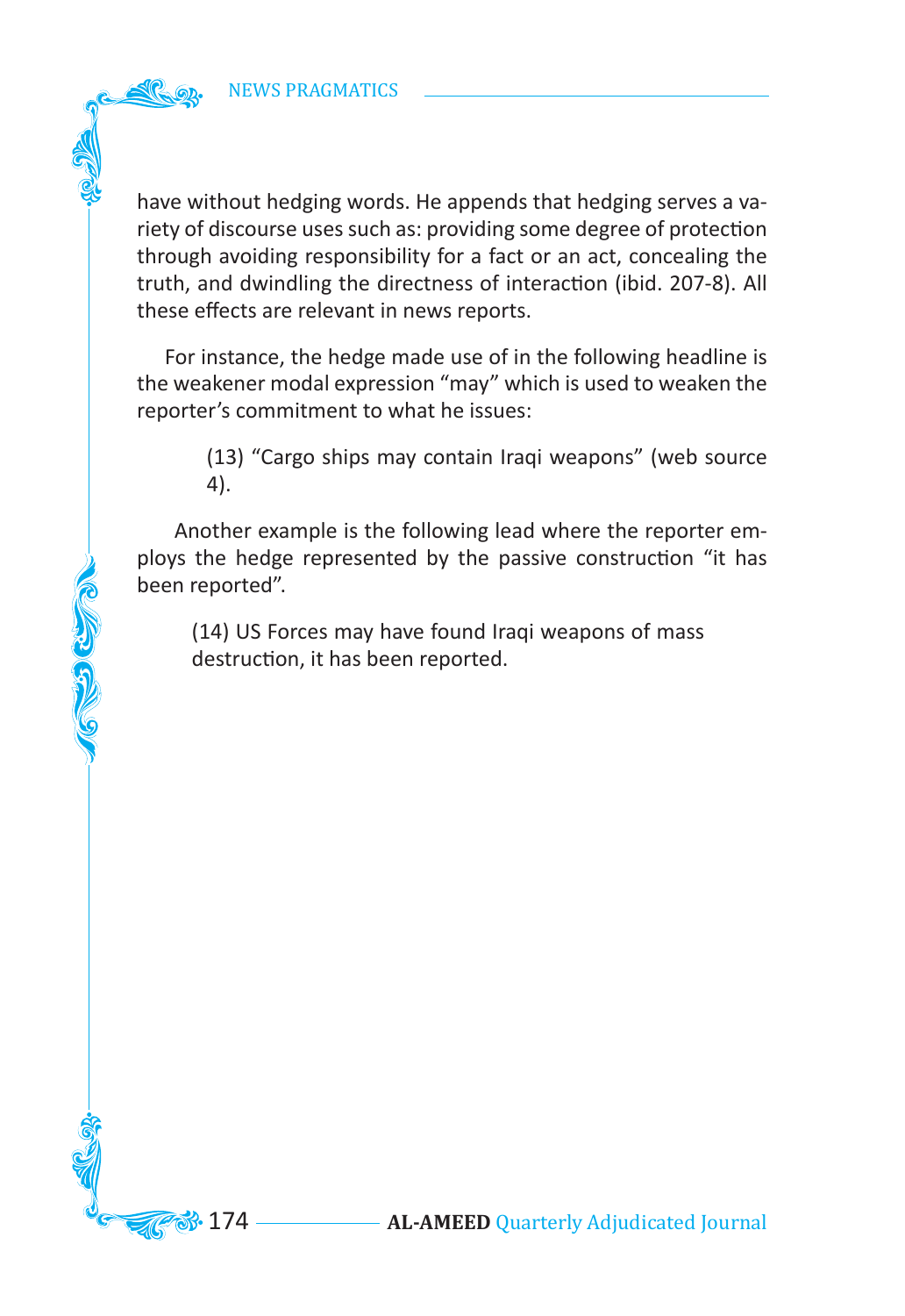## **2.7 Pragma-rhetorical Tropes in News Reports**

 Following Kieran (1998: 27), news reports should aim at persuading the audience that the description and the interpretation of the news reporters are rational and appropriate. In other words, news reporters try to persuade their audience of the credibility of what they report through the employment of pragma-rhetorical tropes. These tropes aim at persuading others to adopt the viewpoints of the reporters. This does not mean that journalism, as van Dijk (1991: 217; 1996: 24) has previously put it, is mere rhetoric; rather, journalism represents "opinion statements (…) embedded in argumentation that makes them more or less defensible, reasonable, justifiable or legitimate as conclusions".

 Van Dijk (ibid.) has also assured that the success of journalism, as a kind of argumentation, depends on the use of pragma-rhetorical tropes which are once defined by Corbett (1990: 426) as "a deviation from the ordinary and principal signification of a word". Tropes, thus, are employed strategically to emphasize specific meanings (Van Dijk, 1996: 24). According to McQuarrie and Mick (1996: 426), pragma-rhetorical tropes involve an implication on the part of the speakers/ writers in addition to what is literally conveyed. Tropes, which are commonly employed by news reporters, are the following:

### a. Hyperbole

 Leech (1983: 33) defines hyperbole as "a case where the speaker's description is stronger than the actual situation". It involves exaggerating or choosing a point on a scale which is higher than the actual state of affairs (ibid.). Here, the implicatures often lie far beyond what is said, thus, "There were a million people in the Co-op tonight", for instance, could convey an excuse for being late, whereas "You never do the washing up" and "Why are you always smoking?" could convey a criticism (Brown and Levinson, 1987: 219).

Moreover, hyperbole can be defined as an extravagant overstate-

**32<sup>nd</sup> Edition** Rabi Al-Thani 1441 . December 2019 ––––– 175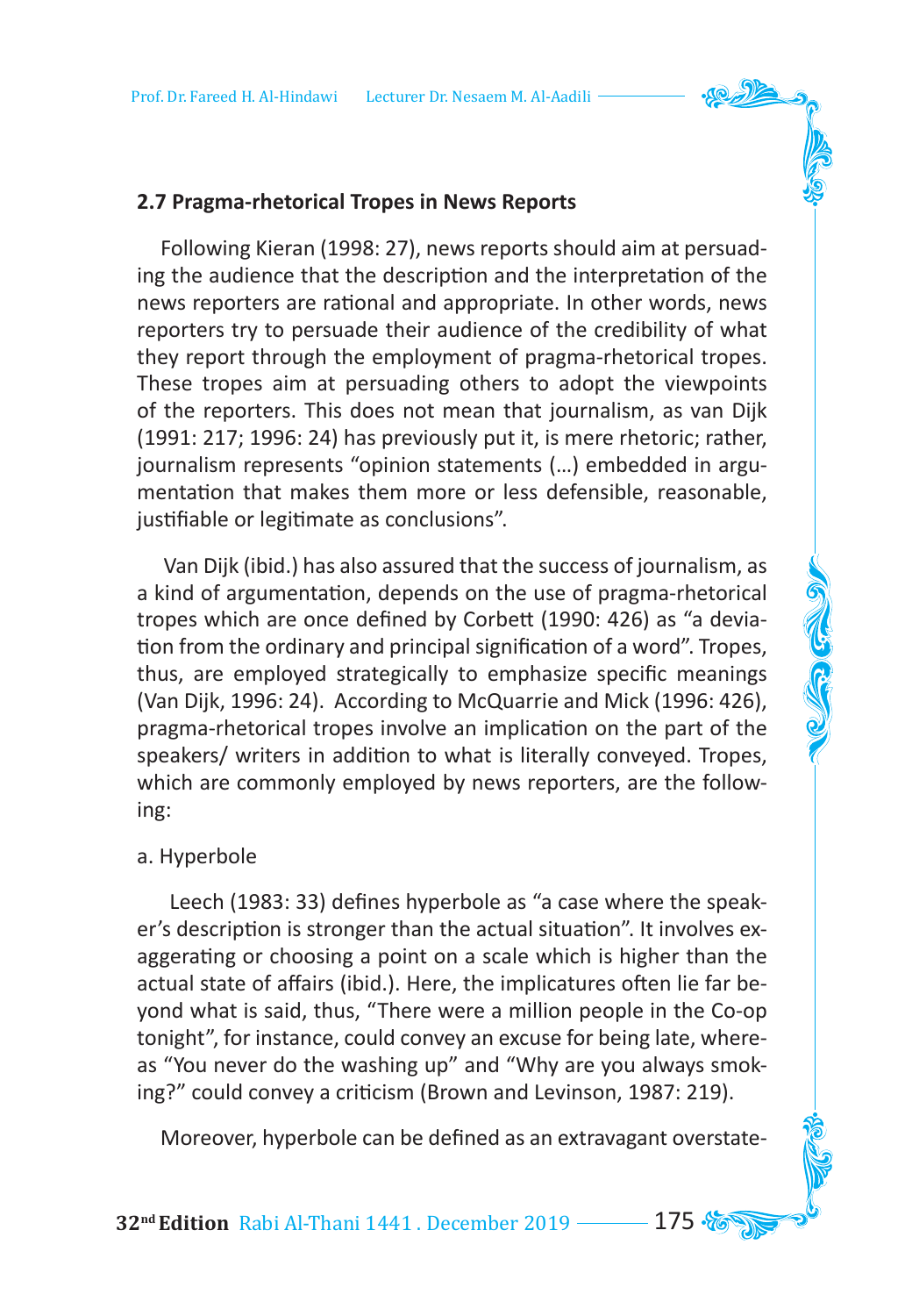ment which can be used either positively or negatively. For example, Donald Trump, according to "The Philosophers' Magazine Blog" (Web source 7), is reported as being a brilliant master of rhetoric, whether positive or negative, in the 2016 fight for presidency. Thus, when he describes himself and his future plans, he makes extensive use of positive hyperbole, as when he depicts himself as the best and all his plans are the best, but he makes extensive use of negative hyperbole to the degree of fabrication when he describes his rivals.

 According to the aforementioned magazine, hyperbole is used as a pragma-rhetorical trope to spread lies and deflect (divert) the attention of the audience from reality (web source 7).

 With regard to news reports, hyperbole is the act of exaggerating something (an event, a fact, or a description) with the aim of making it more serious and important and to lay emphasis on it. An example of hyperbole is the use of the expression "hundreds of tons" in the following lead:

> (15) Bashar al-Assad still has 'hundreds of tones' of chemicals stockpiled, former Syrian weapons research chief claims (web source 8).

#### b. Metaphor

 A trope which hinges upon a relationship of similarity; it involves using a word or a phrase to stand for something else (Phillips, 2003: 179). According to McGlone (2007: 2), using a metaphor involves a deliberate violation of the conventions of truthfulness. Hence, a metaphor is considered as an influential device in changing minds and attitudes.

 A metaphor involves perceiving one thing in terms of another. Certain types of metaphor, Richardson (2007: 65) states, are associated with specific genres of journalism. For example, "bubble bursting", "peaks", "stagnating", and "troughs" are metaphors which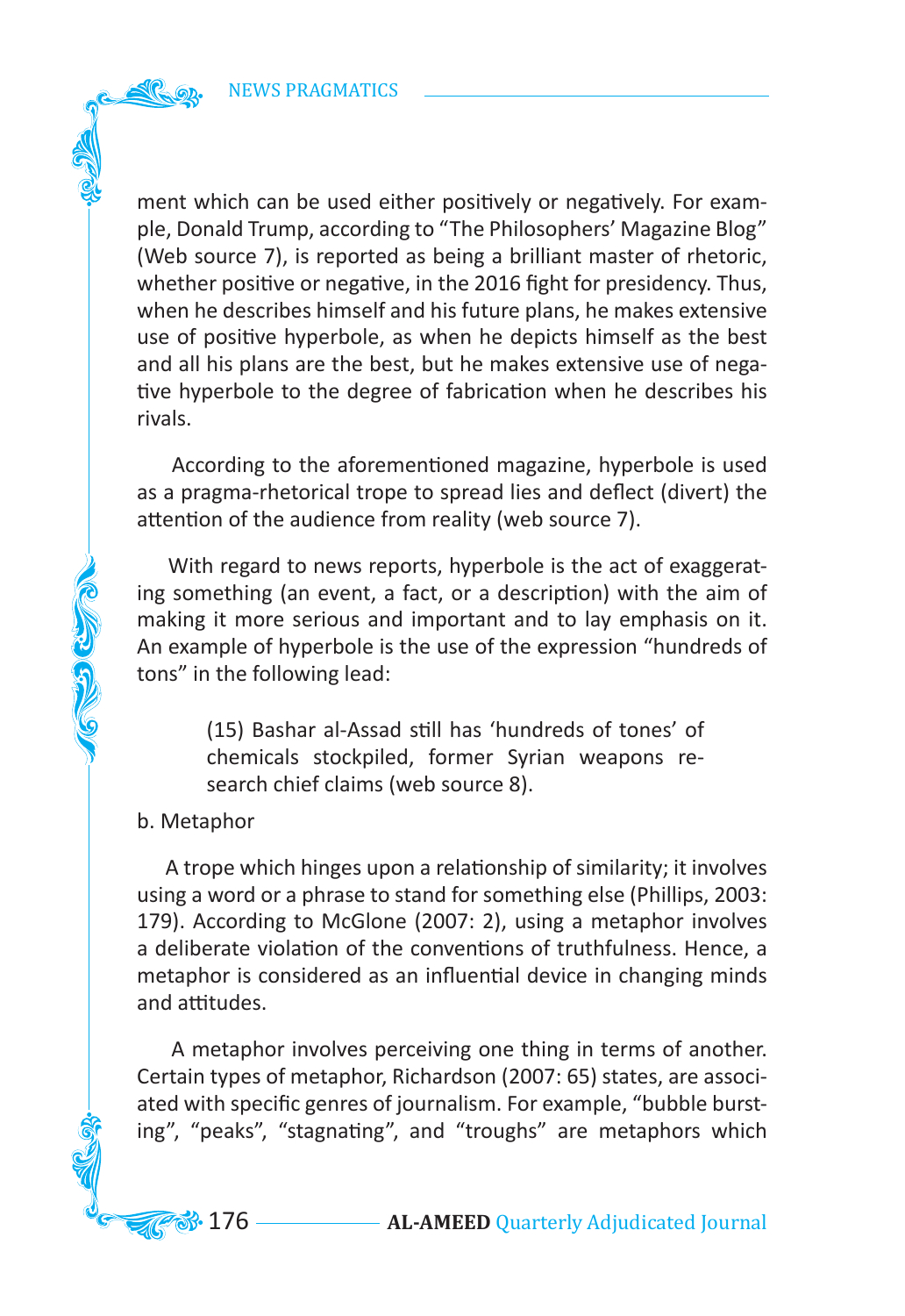are employed in economic news (ibid.). Metaphors of war include "attack", "defense", "under siege", "shoot for goal", "slaughtered", and the like. Such metaphors can be used to shape people's understanding of war as an "emergency in which sacrifice is excessive" (ibid. 67).

 To elaborate, Richardson (ibid.) argues that war is always reported using metaphorical frameworks. As an example, Lule (2004: 184), preceding Richardson, has showed that during the prelude to the US/ UK invasion of Iraq in 2003, most news reports were dominated by the following metaphors: "the Timetable", "the Games of Saddam", "the Patience of the White House", and "Making a Case/ Selling the Plan". For Lule (ibid.), other prominent metaphors frequently employed to make war understandable are "war is politics", "war is business", and "war is a freedom". Each of these, as well as the metaphorical frameworks employed to promote the invasion of Iraq, are used to hide the true consequences of violent conflict (blood, bones, and bodies) (ibid.).

### c. Allusion

 It is an instance of purposive ambiguity through which one can covertly or indirectly refer to someone or something (Lennon, 2004: 39). Allusions, thus, can be used strategically to affect the overall meaning through communicating a particular meaning or emotion that would impact the audience.

 Through allusions one can suggest and address negative associations and connotations without being held responsible for them.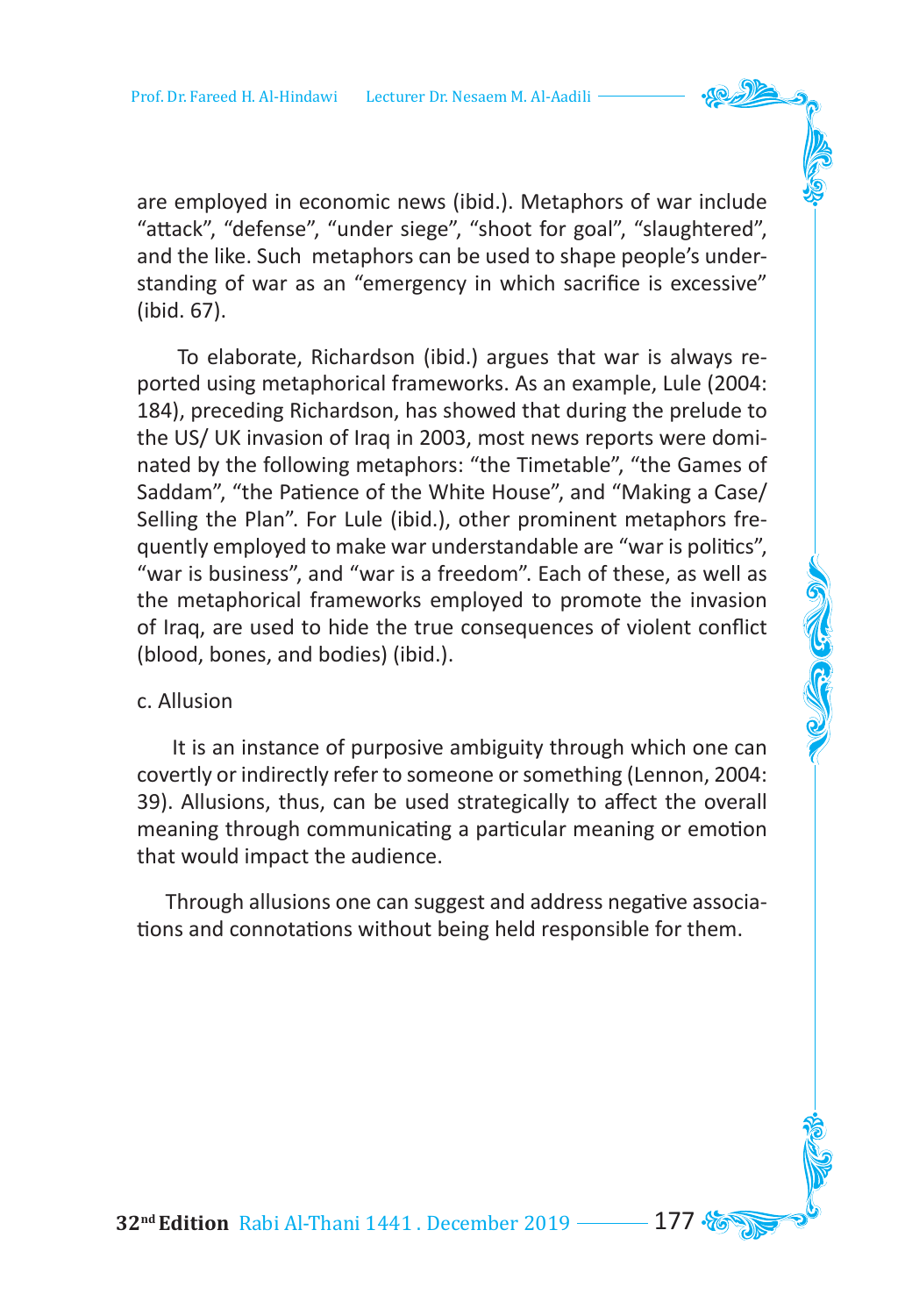# 3. Conclusion

 Pragmatics always has a role in the process of news reporting. This is due to the fact that various pragmatic issues including speech acts, conversational maxims non-observance, fallacies, presuppositions, hedges, argumentative appeals, and pragma-rhetorical tropes are manifested in the process of issuing and presenting news. Thus, pragmatic tools are resorted to by news reporters to influence the audience via shaping their viewpoints. Moreover, news reporters try, through the exploitation of pragmatics, to change the world by getting the audience do something or change their state of mind by reporting something new. Doing all this falls under the rubric of pragmatics which mainly investigates what language users mean, what they do, and how they do it.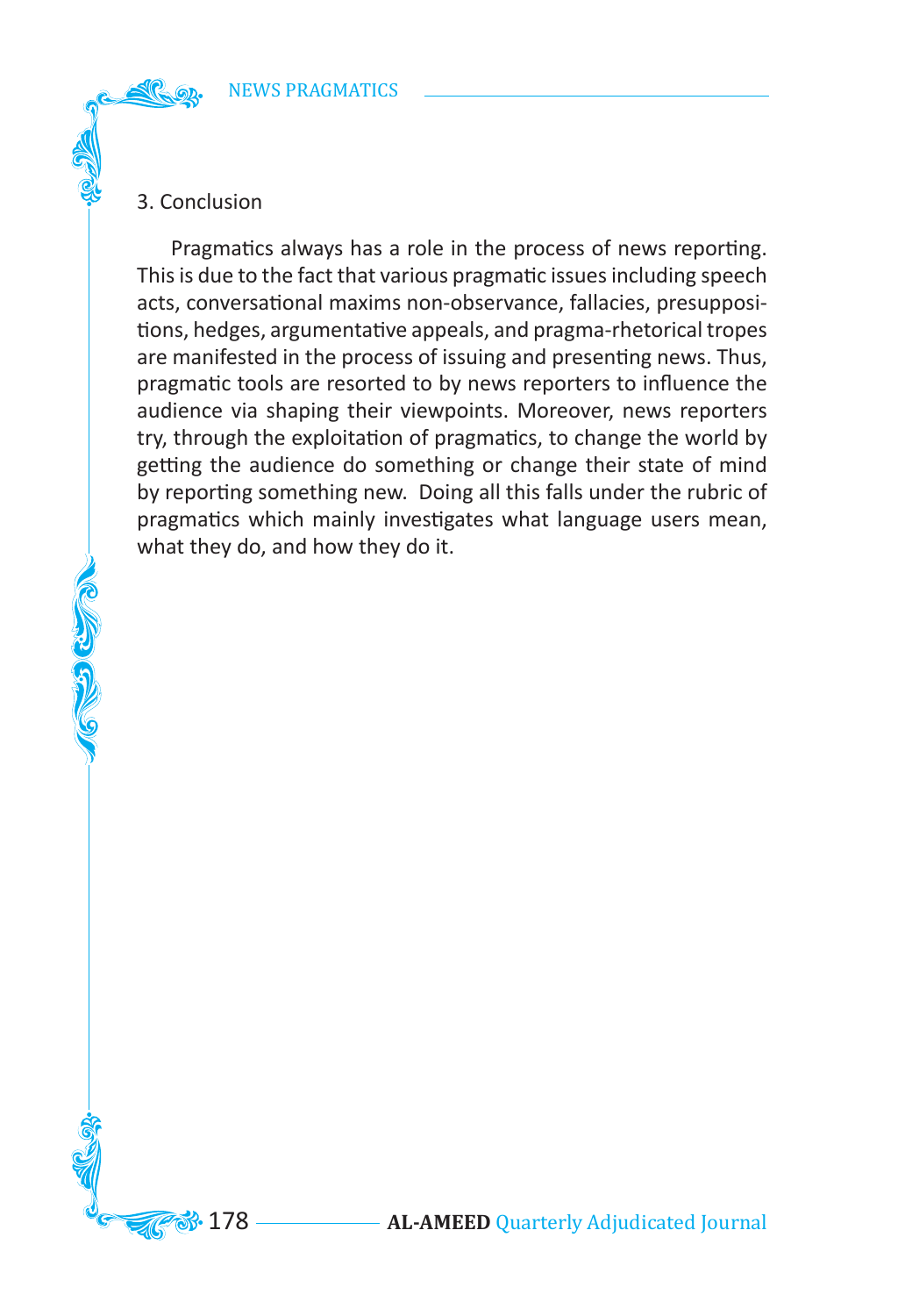

- \* Abba, T. S. and Musa, N. (2015). "Speech Act Analysis of Daily Trust and The Nation Newspapers Headline Reports on "Boko Haram" Attacks. Journal of Communication and Culture, Vol 6, No. 1, pp. 63-72.
- \* Archer, D., Aijmer, K., and Wichmann, A. (2012). Pragmatics: An Advanced Resource Book for Students. London: Routledge, Taylor and Francis Group.
- \* Ariel, M. (2008). Pragmatics and Grammar. Cambridge: Cambridge University Press.
- \* Atkinson, K, Katie, Trevor, B., and Peter, M. (2004). "A Dialogue Game Protocol for Multi-agent Argument over Proposals for Action". In I. Rahwan, P. Moraitis, and C. Reed (ed.) Argumentation in Multi-Agent Systems. Berlin: Springer, 149- 161.
- \* Bednarek, M. and Caple, H. (2012). News Discourse. London: Continuum International Publishing Group.
- \* Berinsky, A. J. (2012). Rumors, Truths, and Reality: A Study of Political Misinformation. Massachusetts: Massachusetts Institute of Technology.
- \* Black, E. (2006). Pragmatic Stylistics. Edinburgh: Edinburgh University Press.
- \* Brown, P. and Levinson, S. (1978). "Universals in Language Usage: Politeness Phenomenon". In E. N. Goody (ed.) Questions and Politeness: Strategies in Social Interaction. Cambridge: Cambridge University Press.
- \* Brown, P. and Levinson, S. (1987). Politeness: Some Universals in Language Usage. Cambridge: Cambridge University Press.
- \* Corbett, E. P. J. (1990). Classical Rhetoric for the Modern Student

**32<sup>nd</sup> Edition** Rabi Al-Thani 1441 . December 2019 **179**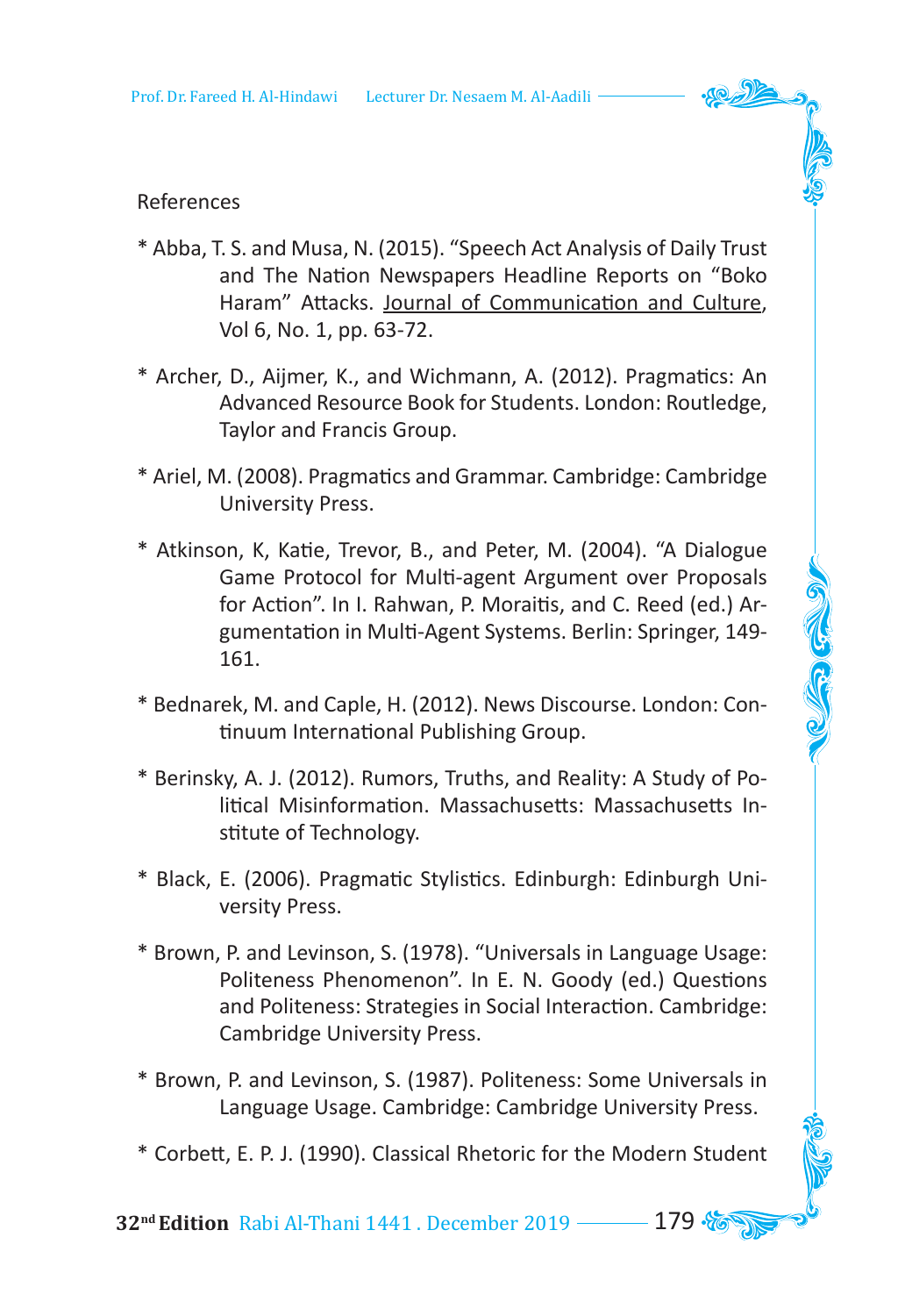**COLLES** 

(3rd ed.). Oxford: Oxford University Press.

\* Cotter, C. (2010). News Talk: Investigating the Language of Journalism. Cambridge: Cambridge University Press.

Cutting, J. (2002). Pragmatics and Discourse. London: Routledge.

\* Ekstrom, M. (2002). "Epistemologies of TV Journalism: A Theoretical Framework". Journalism, 3(3), 259-282.

\* Evelyn, H. (1992). Discourse and Language Education. Cambridge: Cambridge University Press.

\* Fairclough, N. (2003). Analyzing Discourse: Textual Analysis for Social Research. London: Taylor and Francis Routledge.

Fowler, R. (1991). Language in the News. Discourse and Ideology in the Press. London: Routledge.

\* Fraser, B. (2010). Hedging in Political Discourse. In Okulska and Cap (eds.) Perspectives in Political Discourse. Amsterdam: John Benjamins Publishing.

\* Galasinski, D. (2000). The Language of Deception: A Discourse Analytical Study. London: Sage Publications, Inc.

\* Grice, H. P. (1975). "Logic and Conversation". In P. Cole and J. Morgan (eds) Syntax and Semantics: 3 Speech Acts. Academic Press, pp. 41-58.

\* Grice, H. P. (1989). Studies in the Way of Words. Harvard: Harvard University Press.

\* Hurley, P. J. (2008). A Concise Introduction to Logic. San Diego: Thomas Wadsworth.

\* Johnson, R. H. (2000). Manifest Rationality: A Pragmatic Theory of Argument. Mahwah: Lawrence Erlbaum Associates.

**33.** 180 — **AL-AMEED** Quarterly Adjudicated Journal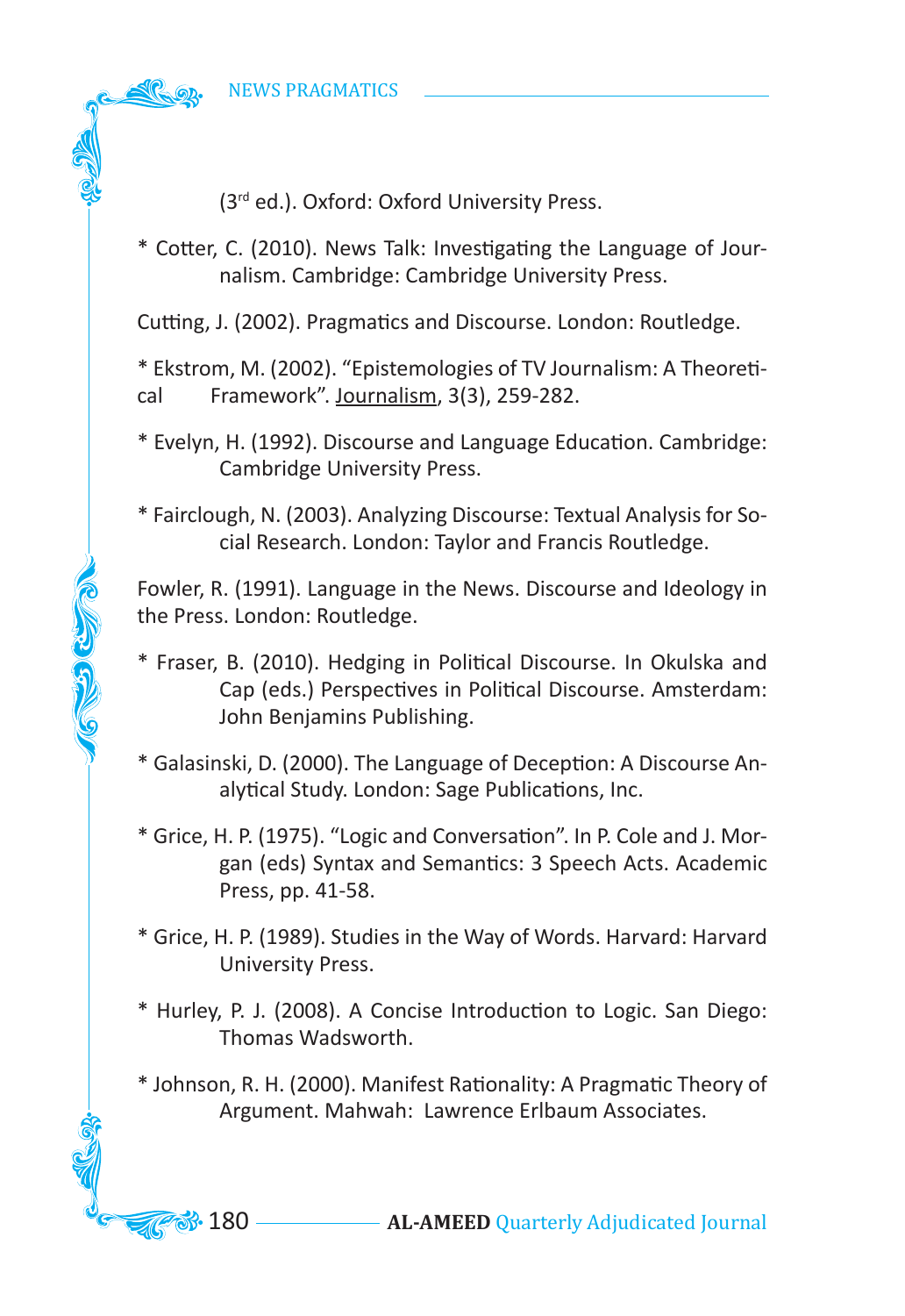Prof. Dr. Fareed H. Al-Hindawi Lecturer Dr. Nesaem M. Al-Aadili

- \* Jowett, G. S. and O'Donnell, V. (1992). Propaganda and Persuasion. London: Sage.
- \* Kieran, M. (1998). "Objectivity, Impartiality and Good Journalism". In M. Kieran (ed.) Media Ethics, pp. 23-36. London: Routledge.
- \* Knightly, P. (2000). The First Casualty: The War Correspondent as Hero and Myth-maker from the Crimea to Kosovo. London: Prion.
- \* Leech, G. (1983). Principles of Pragmatics. London: Longman Group Limited.
- \* Leff, M. (2000). "Rhetoric and Dialectic in the Twenty-first Century". Argumentation, Vol. 14, pp. 241-254.
- \* Lennon, P. (2004). Allusions in the Press: An Applied Linguistic Study. Berlin: Mouton de Gruyter.

C. C. C.

- \* Loberger, G. and Shoup, K. (2009). Webster's New World English Grammar Handbook. Canada: Wiley.
- \* Lule, J. (2004). "War and its Metaphors: News Language and the Prelude to War in Iraq, 2003". Journalism Studies, 5(2) pp. 179-190.
- \* Marlin, R. (2002). Propaganda and the Ethics of Persuasion. Ontario: Broadview Press.
- \* McGlone, M. (2007). "What is the Explanatory Value of a Conceptual Metaphor". In T. Taylor and J. Joseph (eds.) Language and Communication. New York: Elsevier.
- \* McQuarrie, E and Mick, D. (1996). "Figures of Rhetoric in Advertising Language". The Journal of Consumer Research, Vol. 22, No. 4. The University of Chicago Press, pp. 242-38.
- \* Montgomery, M. (2007). The Discourse of Broadcast News. Lon-

**32<sup>nd</sup> Edition** Rabi Al-Thani 1441 . December 2019 **181 %**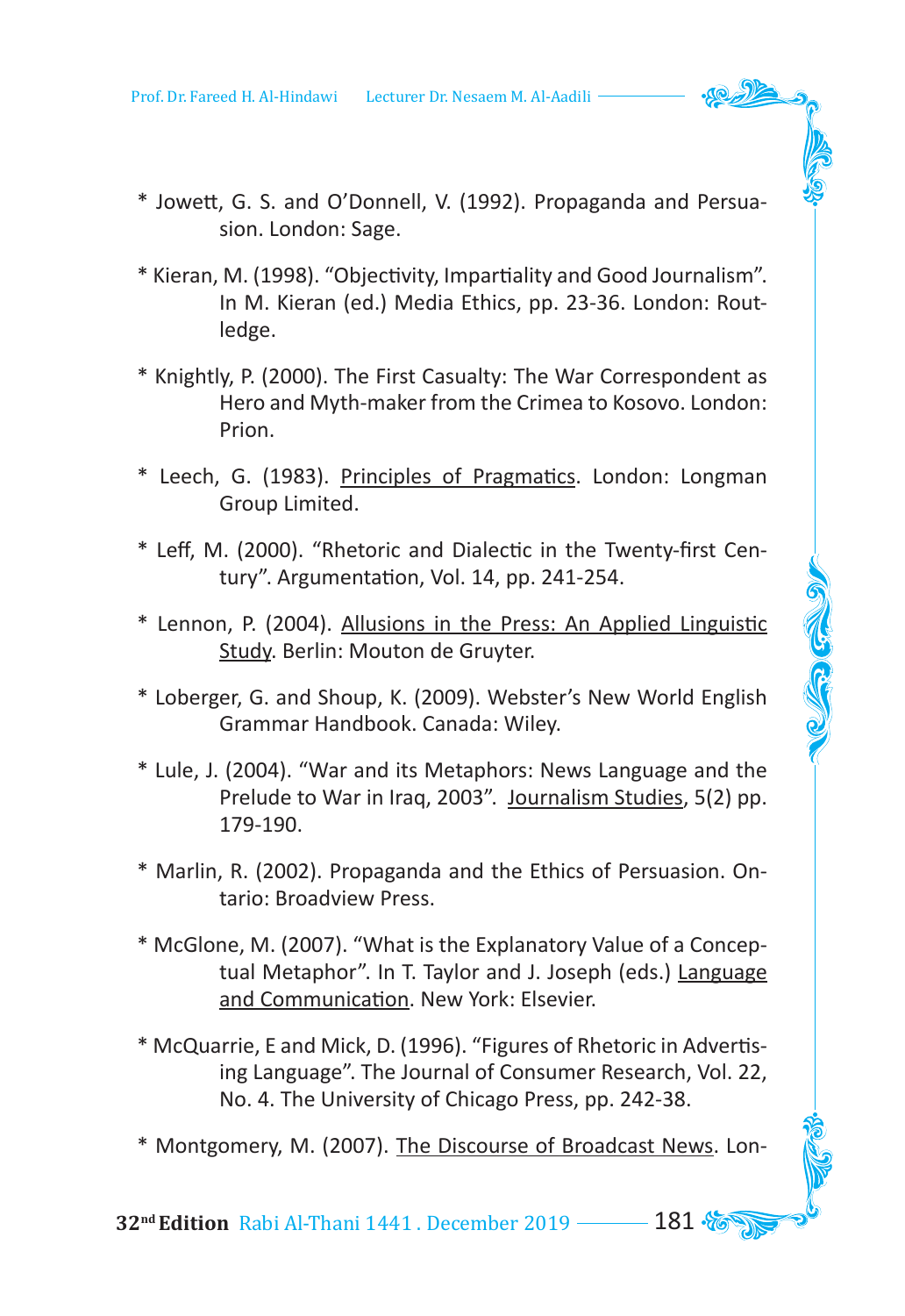**COLLEGE** 

don and New York: Routledge Taylor and Francis Group.

- \* Olamide, I. and Segun, A. (2014). "A Speech Act Analysis of Editorial Comments of TELL Magazine'. Research on Humanities and Social Sciences, Vol. 4, No. 9.
- \* Phillips, M. J. (2003). Understanding Visual Metaphor. Mahwah, NJ: Erlbaum.

\* Reah, D. (1998). The Language of Newspapers. London: Routledge.

\* Reah, D. (2002). The Language of Newspapers. London and New York: Routledge.

\* Richardson, J. E. (2007). Analysing Newspapers. An Approach from Critical Discourse Analysis. New York: Palgrave Macmillan.

\* Searle, J. R. (1969). Speech Acts. Cambridge: Cambridge University Press.

\* Taylor, P. M. (1995). Munitions of the Mind. A History of Propaganda from the Ancient World to the Present Era. Manchester: Manchester University Press.

\* Van Dijk, T. A. (1991). Racism and the Press. London: Routledge.

\* Van Dijk, T. A. (1996). "Discourse, Opinions and Ideologies". In C. Schaffner and H. Kelly-Holmes (eds.) Discourse and Ideologies, pp. 7-37. Clevendon: Multilingual Matters Ltd.

\* Van Dijk, T. A. (2003). Ideology and Discourse. A Multidisciplinary Introduction. Barcelona: Pompeu Fabra University.

\* Walton, D. (2007). Media Argumentation: Dialectics, Persuasion, and Rhetoric. Cambridge: Cambridge University Press.

\* Wang, X. (2014). "A Cognitive Pragmatic Study of Rhetorical Ques-

**88.** 182 — **AL-AMEED** Quarterly Adjudicated Journal